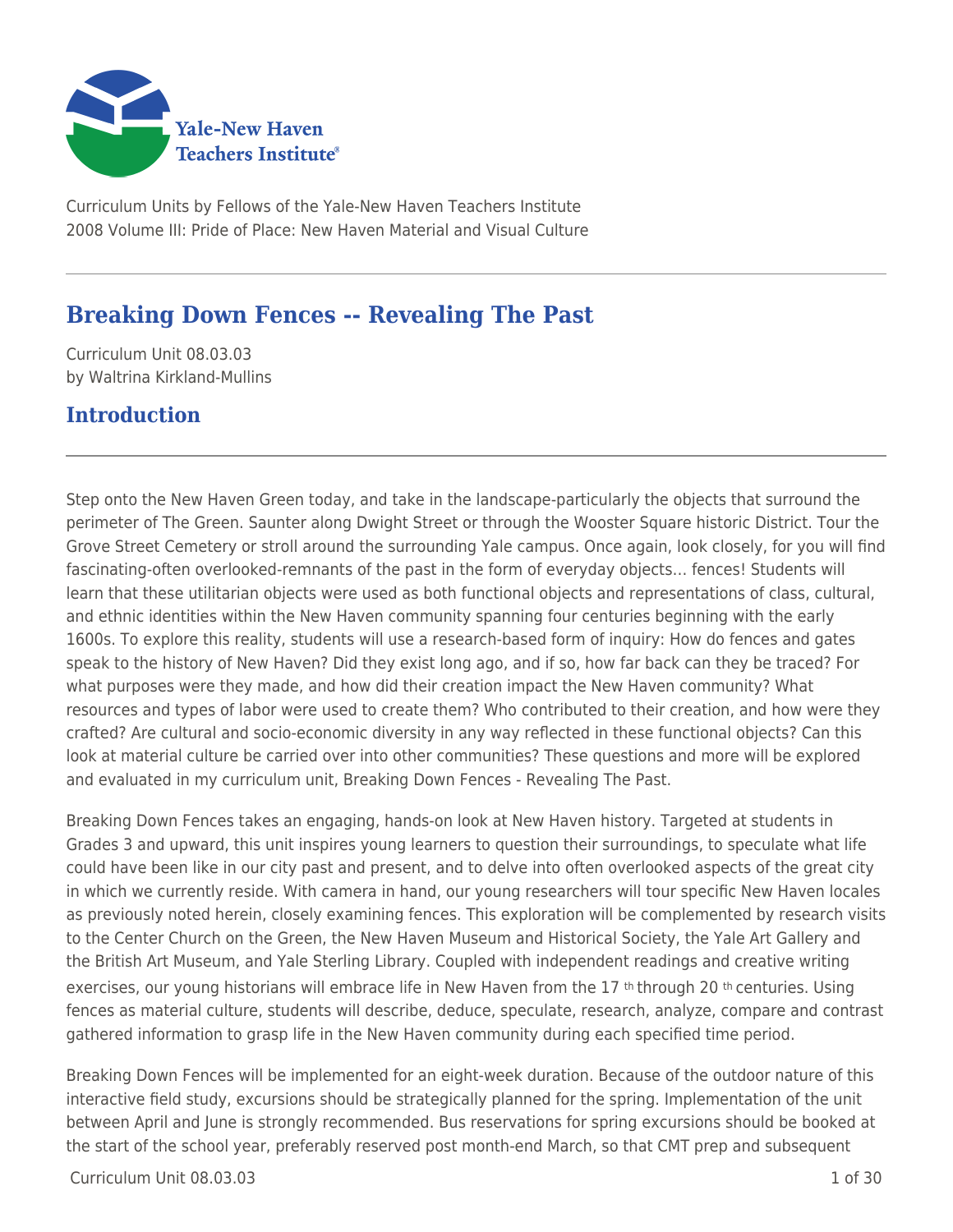testing schedules do not interfere with curriculum unit implementation.

Breaking Down Fences is aligned with New Haven Public School Curriculum Unit Standards, i.e., Language Arts/Writing Content Standard 2.0; SSCPS (students will demonstrate their understanding through written, verbal, visual, and/or technological formats and will pre-edit, draft, revise, edit and publish/showcase one or more final literary products) and Social Studies Curriculum Unit Standard S 3.0 (Using maps, architectural layout, globes, and related resources, students will identify specific locales within the New Haven district. They too will envision and embrace the people, culture, and societal trends that existed therein.)

This curriculum unit concludes with two engaging activities that reach students across academic abilities levels. Students will create a three-dimensional fence design, accompanied by a historical fiction journalwriting piece highlighting how and why the fence or gate was created. Through this interactive experience, students will reinforce and internalize their understanding of material culture as it pertains to community, culture, and history!

Note: To facilitate the process of implementing this unit, a Day Trip Time Line is included as a quick-reference resource.

## **Part 1: Setting the Tone**

Motivating young learners to embrace a social studies unit may prove uninviting to today's computer-and-Wiigeneration. Nevertheless, making such a unit enticing can be achieved by introducing it in an engaging manner:

"Boys and girls! Today marks the beginning of an unforgettable adventure-one that allows us to transport ourselves into the past despite the fact that we live in the 21 st century! Before we take this exciting journey, we must remember this special term: material culture! That is what we will be examining. In this instance, we will look at specific objects that have been (and continue to be) used in our everyday lives-yet we often take them for granted! Through our adventure, we will become junior researchers and historians; when we are through, we will discover a rich and revealing story to share with others! This week marks the beginning of our study. Initially, we will need much walking stamina, a few pencils, informational notepad, and keen observational skills. Are you ready to partake in this adventure?…"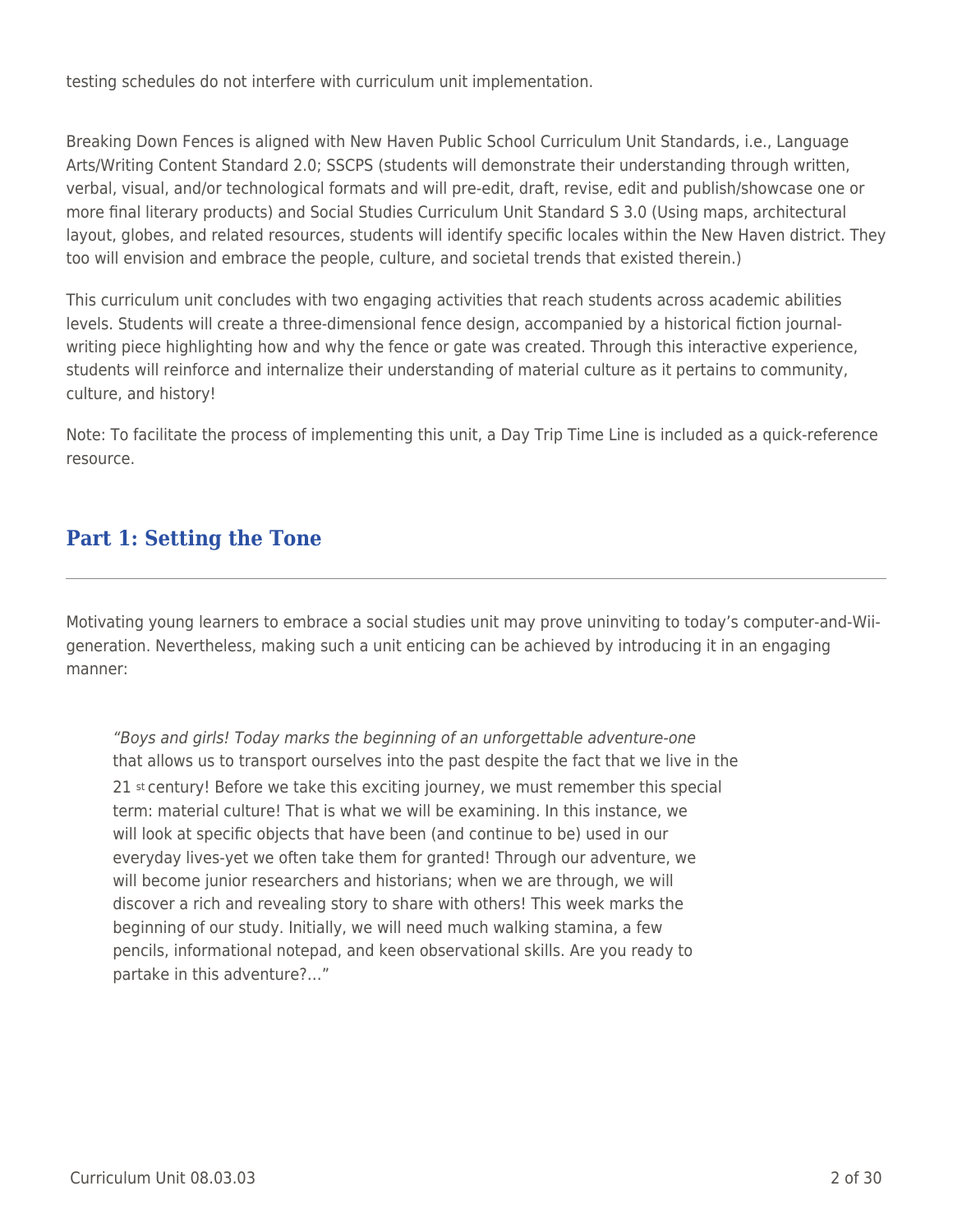By setting such an engaging prelude, the response will be a unanimous "YES!"

The discussion later continues, emphasizing that we each will develop our logical thinking skills and exploratory know-how by examining our material culture focus-fences. Upon examining lifestyles in each of the four noted centuries, focus questions to be addressed are to include:

1. Was there a need for fences? If so, during what time period and why?

2. Where are the gates/fences situated, and why may they have been stationed in that locale?

3. From what materials were fences created? Were used materials reflective of social status? Cultural status? Economic status?

4. Who may have crafted the utilitarian objects?

5. Do shapes and forms within the fences/gates differ? If so, how? What might those differences indicate?

6. Were there any symbolic meanings behind the fences?

7. What feelings are evoked when you experience the fence/gate (exclusion, restriction, inclusion, receptiveness, poverty, elitism…)

# **Part 2: Gathering Background Information**

It is important to provide a basic overview of New Haven's early history prior to delving into an up-close examination of fences and underlying reasons for their need and use from a material culture perspective. Thus, snippet information should be provided concerning New Haven of old, complemented by an excursion to the New Haven Green and the New Haven Museum and Historical Society. Through the use of imagination and pictorial images made available at these sites, our children will visualize the New Haven landscape during the 17 th, 18 th and 19 th centuries. Introducing students to vocabulary that embraces our study is crucial to spark conceptualization; vocabulary to be embraced at each juncture includes-but is not limited to-the following word list. Students will be required to know the definitions of each of these newly introduced vocabulary words: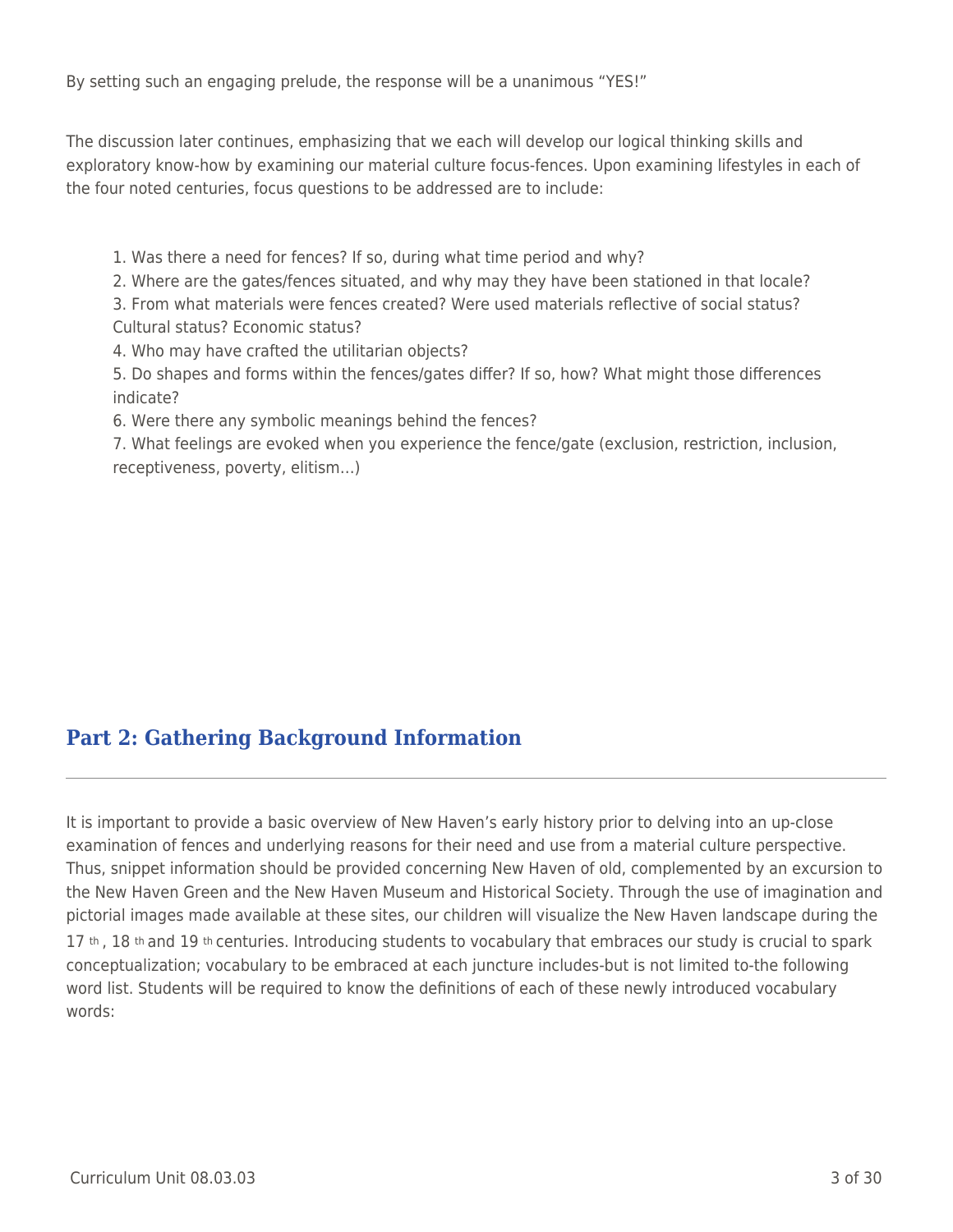| aesthetic            | agrarian     | agriculture       | architecture       |
|----------------------|--------------|-------------------|--------------------|
| artisans             | assembly     | barriers          | blacksmith         |
| blast furnace        | boundaries   | cast iron         | cattle             |
| chattel slavery      | charcoal     | cobblestone       | community          |
| common               | farrier      | fence             | founder            |
| heaving              | industry     | industrialization | indentured servant |
| ironworker           | iron slag    | ingot             | joiner/carpenter   |
| joined planks        | metallurgy   | metallurgist      | manufacturing      |
| Nine Square District | pig/pig iron | Puritans          | rural              |
| split rails          | swine        | timber            | trespassing        |
| town meetings        | township     | weathering        | wrought iron       |

Related Excursions: Trip to the New Haven Green/Nine Square District, The Center Church, and Grove Street Cemetery; cameras required to photograph fences/gates.

## **Preliminary Brainstorming Activity**

Based on information gathered during our excursions, students should begin contemplating why fences would have been a necessity during each specified century? Who would have needed to create them? Students working in groups of four will brainstorm possible explanations for their creation and will record their responses on the Ponder This Questionnaire form (see Worksheet 1, Attachment A). Responses will vary. Many young learners may immediately relate to use of fences in the 21 st century, i.e., primarily as a source of protection, property ownership, and aesthetics. Taking into consideration snippets of early New Haven history that have been provided, however, students may speculate that fences were required to enclose animals, to connote ownership or boundaries, to enclose burial grounds, to show status, and more. The aim here is to get our students to get those thought processes going, to conceptualize the myriad need for fences. Post discussing their viewpoints in small groups and subsequently sharing their conjectures with the entire class, the following historical information can be reviewed.

## **New Haven Colony: The Formative Years**

Prior to the arrival of Europeans during the  $17$  <sup>th</sup> century, the New Haven colony was populated by the Quinnipiac-the aboriginal inhabitants of the region who resided and hunted in the lush woodland areas and fished along New Haven's coastal regions. These Native Americans adapted to the verdant land. Working interactively with the environment, their communities dispersed and reassembled on a seasonal basis as social and ecological needs demanded. The Quinnipiac and other original indigenous inhabitants in the region, unlike their European counterparts, did not possess the concept of private land holdings. That viewpoint changed upon the arrival of Europeans. <sup>1</sup>

## **17 th Century Life**

By 1638, Reverend John Davenport, a Puritan leader from England, the London merchant Theopholis Eaton, and approximately 500 Puritan followers settled in the New Haven region, a colony that stretched across what we today know as Stamford, Milford, Derby, East Haven, Branford, and Guilford. In time, these townships established their own political and economic governance, and eventually became independent communities.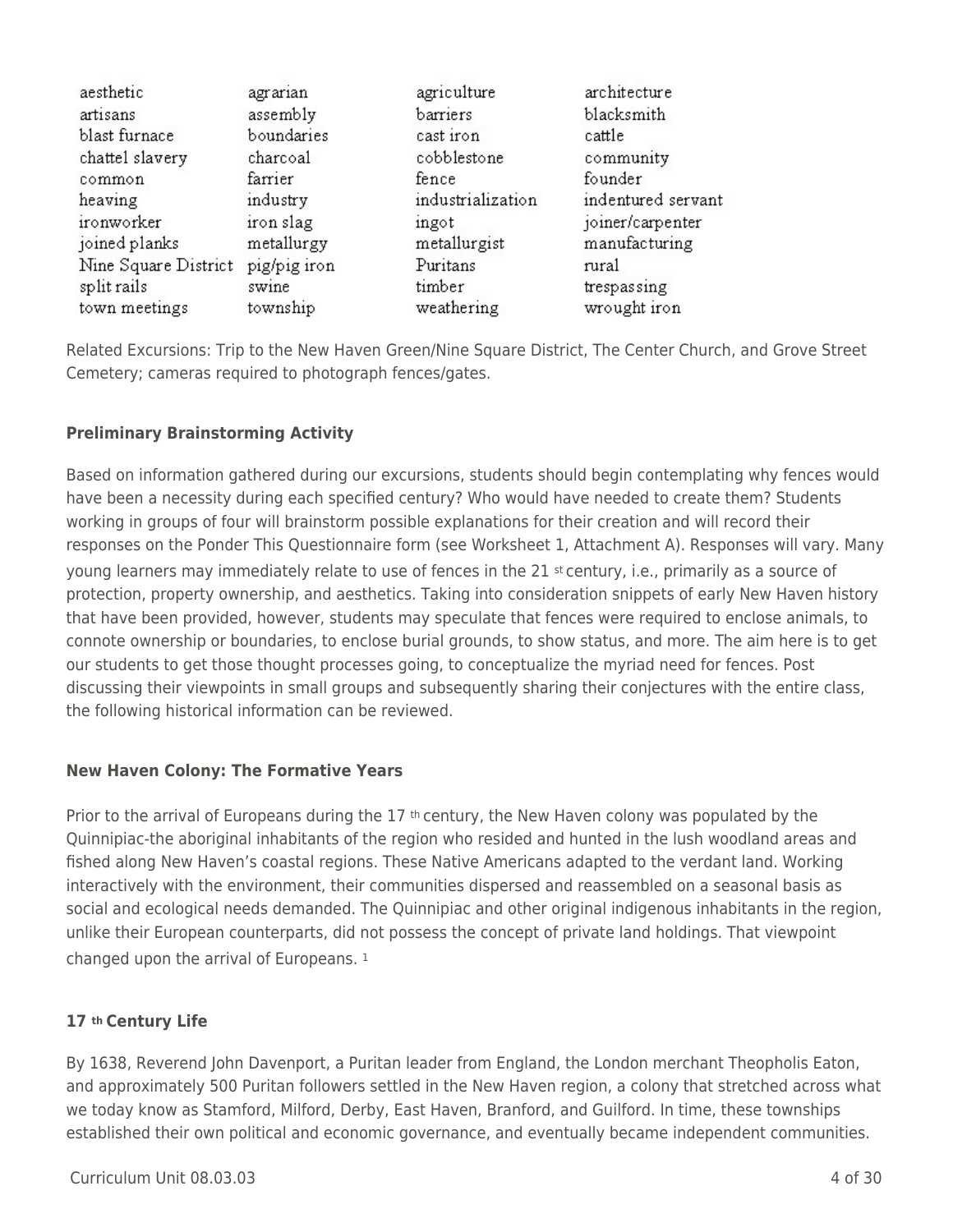Abundant with woodland areas and what appeared to be fertile terrain, the New Haven colony was deemed a "new heaven" by many of its newcomers.

Eaton and Davenport played a major role in the city's establishment: the two helped lay the plans for what we today refer to as the Nine Square District. They laid out a planned community with a large common in its center. A central meeting house was erected therein (where the Center Church stands today); it served as an essential gathering place for residents of the colony.

Residential areas comprised of a mixed economy surrounded the common. Initially, much of the land was used for agriculture. Farmers and their families raised corn, rye, hay, livestock, and more in the surrounding area. The common was used as pasture for cattle. Craftsmen, small shop artisans, and merchants involved in trade and commerce were also interspersed in the surrounding area. The New Haven community was predominately Eurocentric in composition. <sup>2</sup>

## **Wood Fences: A Natural Evolution**

Upon the Puritan inhabitants' first arriving to this uncharted wilderness, they settled near New Haven's shoreline. In time, the population increased; the colony's residents moved further inland amid densely wooded areas. Land was cleared and cultivated. Ring-porous wood trees like oaks, chestnuts, and ash were chopped down in large numbers. 3 Timber was abundant. Farming communities and homesteads grew, and with it the increased use of this natural resource. Timber was not only used to create houses and other dwellings, but wood fences.

The use of easily split ring-porous trees made fence building an easy task: a row of stumps and large logs were set in place stacked in zigzagged formation resulting in a simple fence structures. Snake and rail fences were common. In time, sawn lumber was used to create picket-type and other structures. Simple or intricately designed, wooden fences lasted an average of six to eight years at best before having to be replaced.

Wooden fences were used to section off areas of the land for growing grain; to denote property ownership; and to serve as a warning sign and boundary for those indigenous inhabitants who first resided in the region. Using ring-porous wood for fence building proved useful for quick and easy replacement of deteriorated posts and rails. Should the need arise, farmers and their family members could get fence-making and fence repair jobs done themselves.

## **18 th Century Life**

The population of the New Haven colony remained homogenously Eurocentric during the 1700s. By 1784, approximately 3,500 people resided in the area. Puritans from England were the prevalent group, interspersed with a small number Anglicans, Protestants, Rogerenes (Quakers), and African slaves. 4 In time, the colony was comprised of societal classes of freemen or church members, free planters, indentured servants and apprentices, transient seamen, and wandering laborers-among them, a small number of free blacks. By 1786, the region we today call New Haven was incorporated into a municipality.

Farming and trade were major industries in the New Haven community. Huge ships were needed to transport sugar, rum, and other goods to the West Indies and abroad. More homes and buildings were needed for the ever-increasing population. Wood was also used as a major source of fuel-particularly for firewood and the manufacture of charcoal (which was also used by ironworkers in the manufacture of wrought iron products).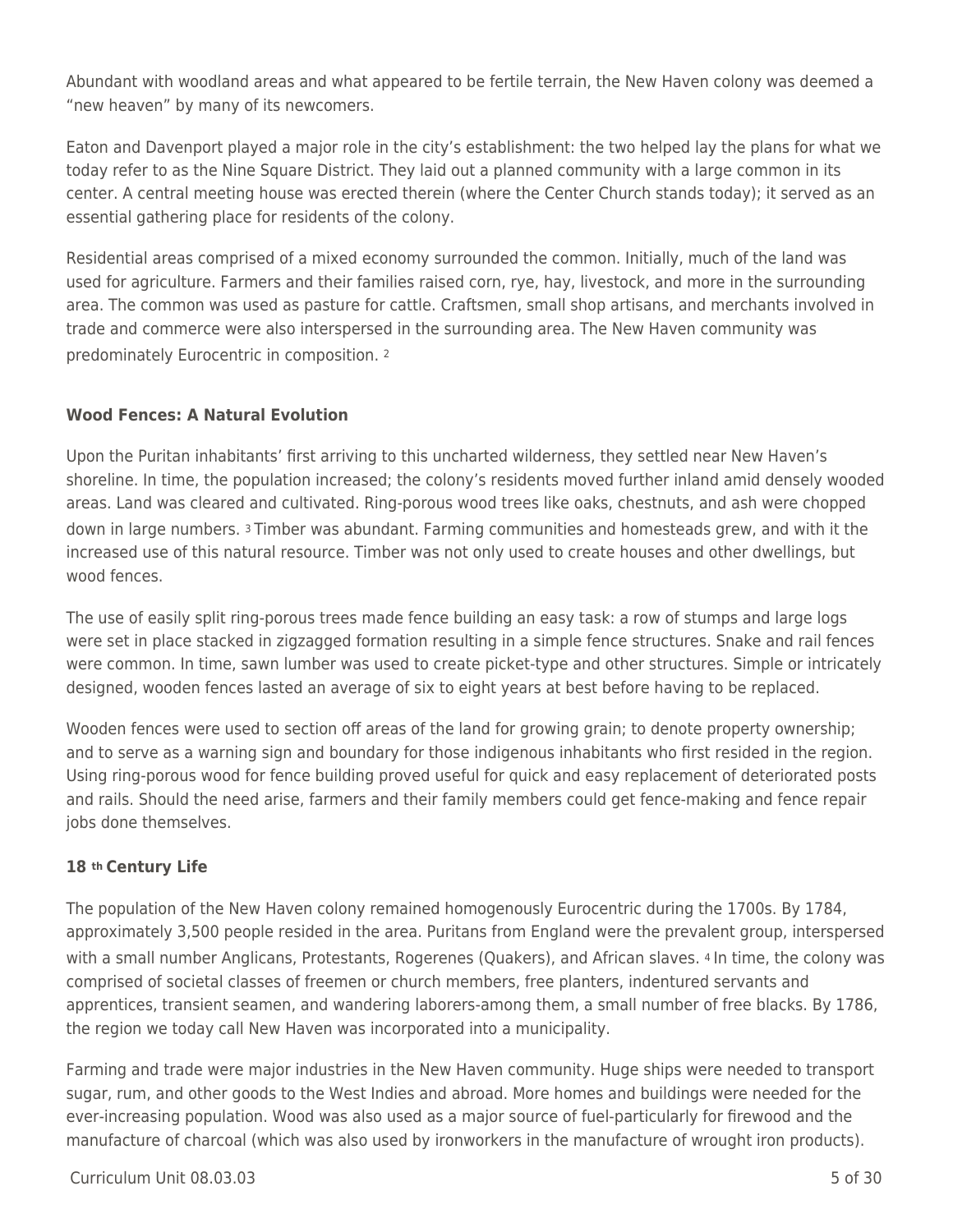Wood, therefore, was a much-required resource.

In time, the increased use of this natural resource resulted in deforestation. Farming communities continued to thrive. Wealthy communities grew. Fences continued to be a necessity-but for many farmers and landowners, they proved costly. 5 With the depletion of woodland areas in the immediate vicinity came the need to venture farther into the surrounding forest areas for timber. The need for transportation, fence restoration, and labor contributed to increased costs. Although wood was a viable resource for fence making, for many, an alternative barricade was sought. What resource could serve as a feasible alternative? Nature once again provided a solution.

## **Stone Fences: The Available Alternative**

Deforestation produced a welcomed phenomenon. Farmers and other property owners discovered myriad stones of different shapes and sizes emerged from beneath the earth's crust. Stones surfaced where land was cleared; seasonal changes-particularly heavy rains and cold winters-caused the ground to heave. The stones were so numerous that they had to be cleared from pastures and fields annually, a practice that sometimes occurred in the lives of farm owners for multiple generations. <sup>6</sup>

The use of stone as an alternative fence-building material proved cost effective because of its abundance and availability. Clearing stones from the land, however, often proved a laborious task. Stones that dotted the terrain varied in weight and size and were often extremely heavy. Because of their weight, they were manually lugged or transported with assistance of oxen or draft horses. If lifted manually, stones were seldom hauled any further than necessary; many stone fences were constructed no taller than "thigh high" as a result.

Like their wooden counterparts, stone fences served many purposes: They were strategically stacked without mortar to create sturdy barricades. They were often used as boundary markers to deter trespassing or to demarcate property ownership. Stones were used to distinguish family plots and gravesites. They too were used for ecological purposes, to force rain to run along specific streams, to reroute small waterways, to drain the land, to enclose fertilizer, or isolate waste products. Stone fences were used to enclose livestock (although those who owned sheep and cows at times found it difficult to contain these farm animals, for they often climbed over and/or toppled the rocky barricades). Prosperous farm owners also used stone fences for aesthetic purposes and to connote wealth.

As held true for wood resources, stone fences battled time and elements of nature. Stone walls often crumbled with heavy rains or toppled because of herds of sheep butting into or crossing over them. Weather erosion also took its toll. Nevertheless, stone and wood fences could be found throughout the New Haven landscape.

## **19 th Century Life**

Related Excursion: Visit the New Haven Museum and Historical Society and Sterling Library; where applicable, view (and where possible make copies of) sketches and photos of the 17 th , 18 th , 19 th , and 20 th century landscapes.

With continued economic growth came increased change in the New Haven landscape. 7 By 1815, three churches were erected on what we today refer to as the New Haven Green. The former meeting house, where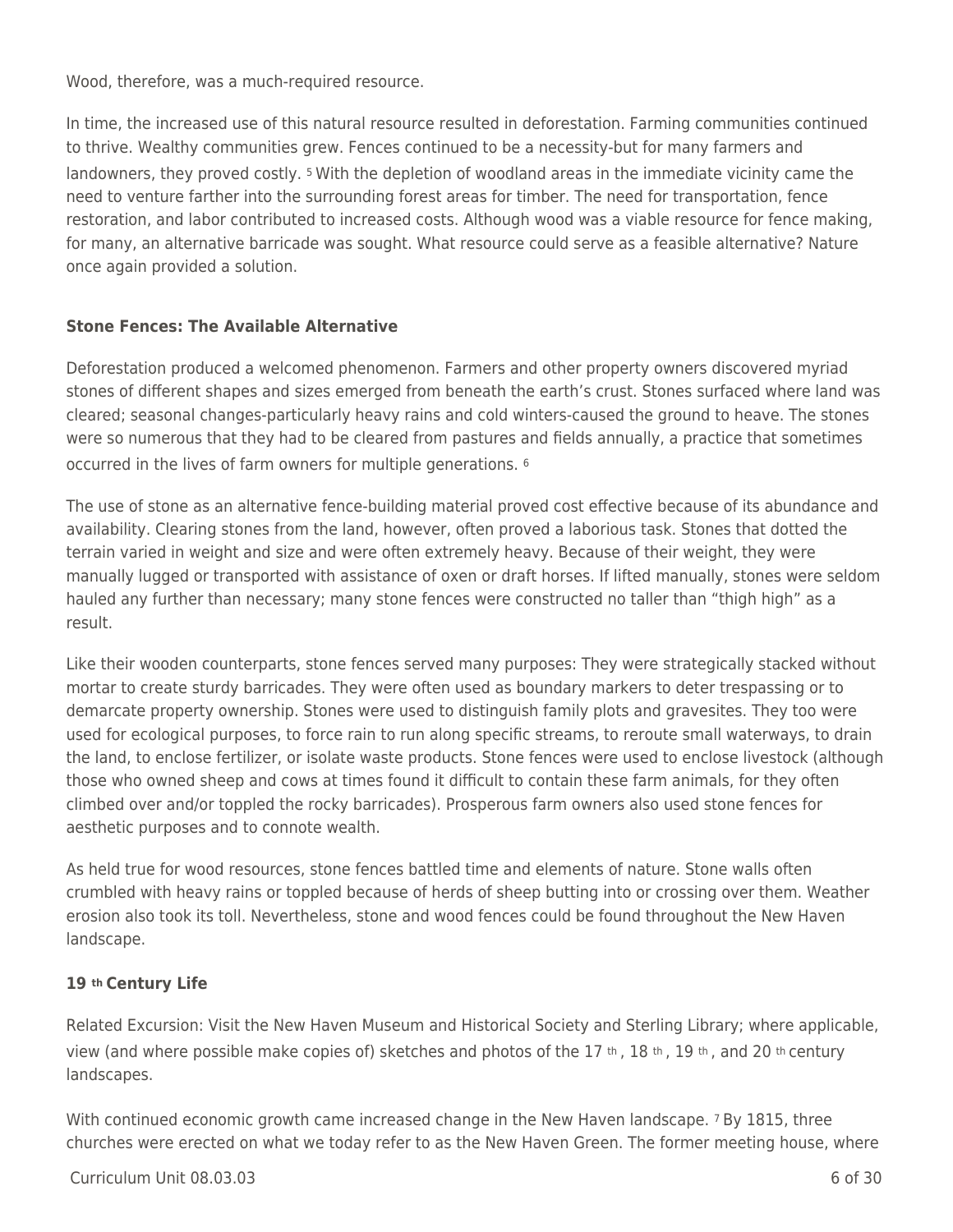common folk and neighborhood leaders gathered, underwent reconstruction to become the Center Church. By 1821, the burial grounds that lie adjacent to the area were moved to a neighboring locale we today refer to as the Grove Street Cemetery. Thriving businesses, buildings, and new thoroughfares soon emerged and, with them, the demarcation of property. Shipbuilding and commerce heightened during the early 1800s, with much trade occurring between New Haven, the West Indies, other New England townships, and European shores. With this expansion came an influx of new European immigrants. By 1820, over 600 blacks resided in the community, many of them freemen. As of 1830, a little over 10,000 people resided in the city.

By the mid to late 1800s, businesses and manufacturing companies like the New Haven Clock Company, Sargeant and Company, the Winchester Repeating Arms Company, and the New Haven Carriage Company were up and running. Iron shops specializing in cast, wrought, and pig iron supplies increased, accommodating the needs of new businesses. New streets like Temple, George, High, Wall, and Orange were laid and new buildings erected. Iron railings and interrelated parts on bridges were built to replace wooden structures. By 1872, the New Haven Railroad was up and running. Park space was divided into residential properties; the need for new buildings and offices expanded because of the increased population. New Haven had become a thriving metropolis. <sup>8</sup>

## **Cast Iron Fences - An Aesthetic Stance**

Commercialization was in the forefront during the 19 th century. Wealthy populations grew. Affluent communities broadened. Property ownership expanded. Agricultural communities were pushed to the outskirts of New Haven. The need for wooden fences to control and direct the grazing of cattle had disappeared. Former pastoral grounds in the center of town were transformed into an aesthetic backdrop to Yale College and surrounding edifices. Cast iron fences with horizontal rails were created to enclose land stretches that formerly served as pasture. The need for fences had once again evolved. They were used more so to demarcate property ownership and took on an aesthetic stance.

Many farmers and common folk complained that a cultural divide was taking place-that constituents of Yale College and others who amassed wealth were attempting to keep certain societal members beyond its realm. Although Yale constituents deemed the social occurrence unintentional, new metal fences for many connoted division between the well-to-do and everyday people.

#### **Ironworks At A Glance**

Ironworking existed in the New Haven colony as early as the 17 th century. Individuals adept in ironwork manufactured pots and hardware. During the colony's formative years, ironwork was done on a small scale by blacksmiths. These artisans used anvils, hammers, forge fires, wrought iron, and muscle to create metal objects. Wrought iron-a metal sometimes referred to as bar iron-was a malleable metal. It was created in bloomeries-types of furnaces used during that time period to smelt iron. Farriers used wrought iron for horseshoeing. Blacksmiths used it to repair imported ironwork, to create hardware (like nuts and bolts), and chains. Some smiths used it to create ornamental ironwork with complex shapes like those found in metal fences. They hammered and chiseled and filed it until it took on the desired finished form. For these artisans, working with wrought iron was more than an occupation; it was an art form.

Cast iron was also used during the early years. Cast (or pig) iron was made in blast furnaces. Melted at high temperatures, the liquefied iron was poured into molds and subsequently used to make everything from drinking vessels to railings to cannons. Unlike wrought iron, cast iron could not be shaped by hammering it. A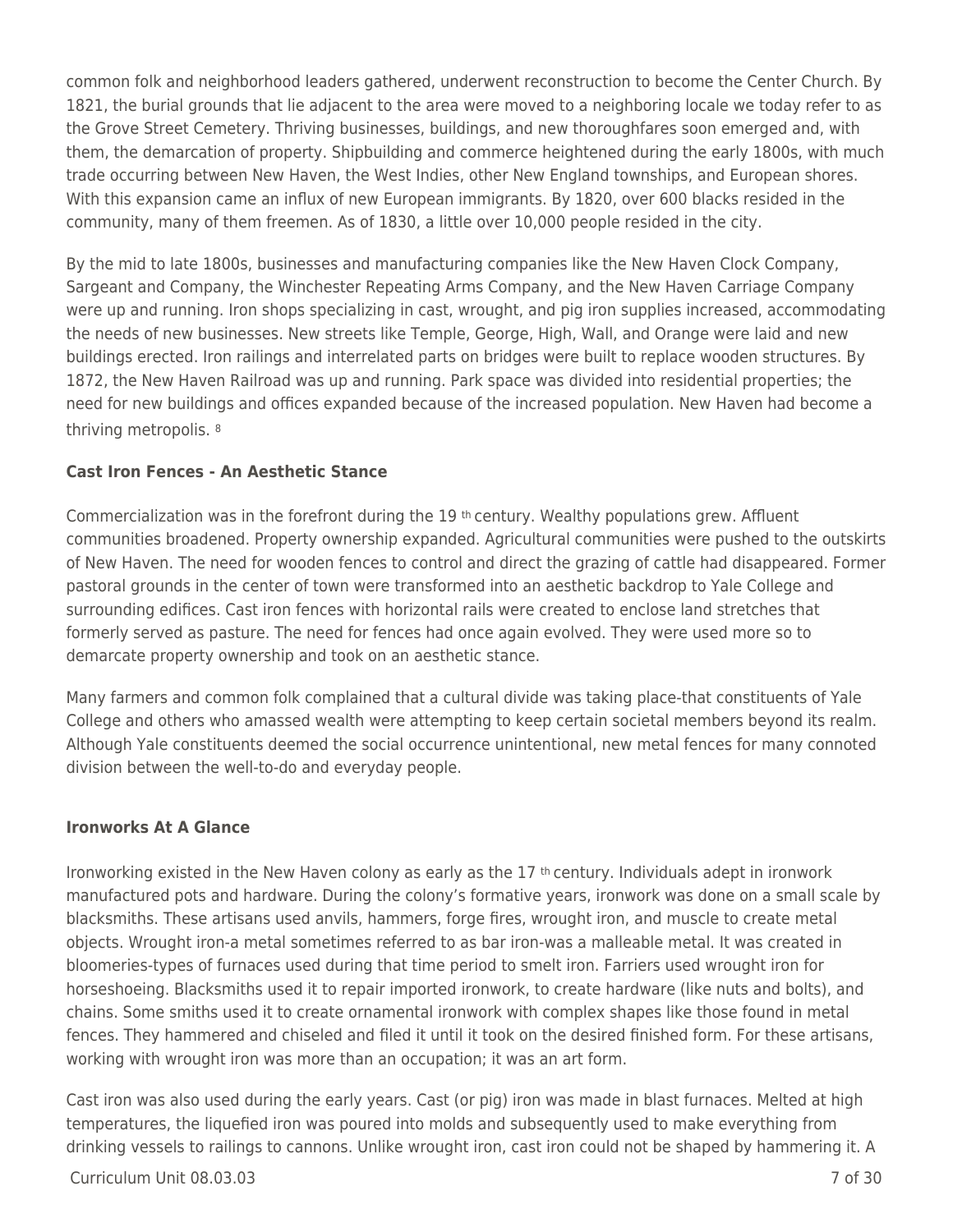skilled iron founder (one who makes iron castings) could, however, easily duplicate and mass produce objects using casting molds.

By the 19<sup>th</sup> century, industrialization had taken hold in New Haven, and with it the increased use of cast iron. This metal was used to create railroad tracks, metal wheels, railings for bridges, and more. <sup>9</sup>

## **20 th Century Life**

Civic improvement in New Haven was on the forefront from the early 1900s to the First World War era. Community revitalization, preservation of the New Haven Green, development of parks and fine buildings, and cultural venues-ultimately creating the City Beautiful-was the collective focus. 10 Yale too played a part in the revitalization effort, for its School of Forestry was influential in improving condition of diseased trees and increasing their number throughout the city. The University opened its art gallery to the general public on Sunday afternoons. The college's appreciation of art further extended to the community, for during the 1920s and 1930s, Yale contracted with Samuel Yellin to create intricately crafted gates and grilles for many of its campus sites. Among them were the wrought iron gates located at the Memorial Quadrangle, the Sculpture Hall Gate in the Yale Art Gallery, Harkness Tower on High Street, and the Sterling Library Manuscripts and Archives Room 11 .

## **Wrought Iron - The Artistic Comeback**

Samuel Yellin was a master iron craftsman whose works were well known during this period. He stood firm on the belief that the use of wrought iron was not simply a craft, but an art form to be embraced and revered. Yellin worked out of a studio in Philadelphia, Pennsylvania. His intricately crafted designs heralded medievaland-Renaissance-inspired European tradition. Yellin and his staff of approximately 200 craftsmen created gates, fences, and myriad iron-crafted objects. His contracted work stands as regally today as it did when it was first created during the early part of the 20th century. Samuel Yellin demanded meticulous work from those in his employ. Yellin's work connects us with the spirit of New Haven's past. Ironwork gates, fences, and grilles designed by this master artisan can be found throughout the Yale campus.

In a lecture he gave before the Architectural Club in Chicago, Illinois on March 9, 1926, he emphasized, "…[wrought iron] work should be done in the best possible manner. There is no other form of specification that the true craftsman understands. It has been said to me that all my workers must be artists, but many they are no different from other ironworkers, at least when they first come to my shop. But I always insist that all the work which leaves my shop should be honestly and beautifully executed… I am a staunch advocate of tradition in the matter of design."

Samuel Yellin is to be lauded for his ironwork creations. He demanded the best of himself, and his artisans. Yellin's Philadelphia staff consisted of immigrants from Italy, Poland, other European countries, and a minute number of ironworkers of African descent 12 . He allowed his workers to put a bit of themselves into their work. Although his product was impressive, it can be stated that he was not alone in his gate and fence creations.

## **Ironwork Artisans: An Omitted Reality**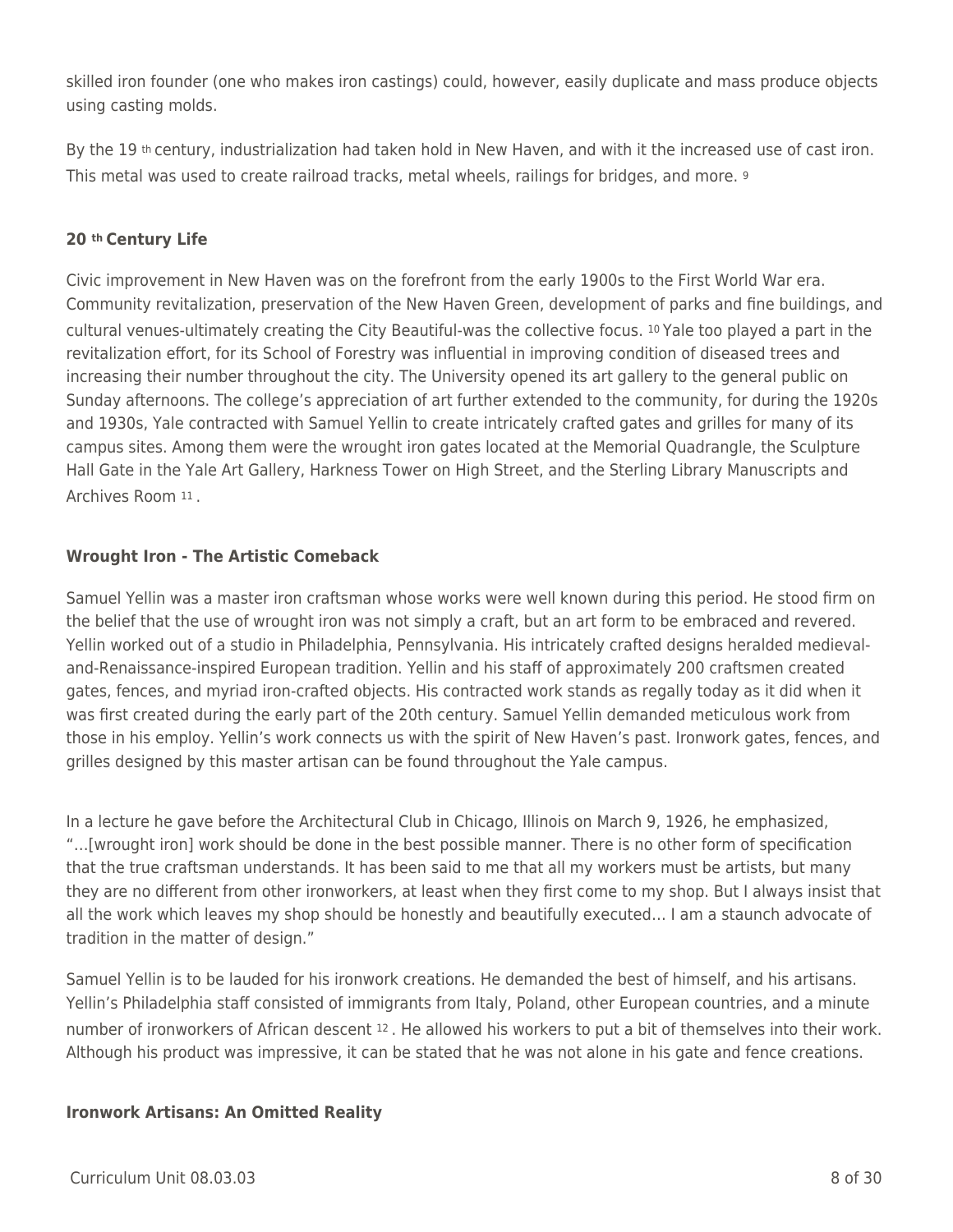History often omits that major businesses, industries, and business owners often get sole credit for work created by people in their employ. This reality particularly holds true with regards to African Americans.

With this point in mind, we can look at iron fence work from a wide variety of viewpoints. A look at cast and wrought iron fences found throughout New Haven, for example, reveals myriad designs. Some herald French, Italian, and Romanesque influence. They too appear to contain designs common in West African culture. <sup>13</sup>

To be taken into consideration when examining wrought iron fences is that many African slaves/artisans were transported from West Africa to American shores. Many of them hailed from such regions as Ghana, where the use of Adinkra symbols, animals and human images were used as a visual communicative form. Iron and woodcrafting artisans incorporated these images into their hand-crafted creations. Their artisan know-how was transferred and incorporated into the American framework without recompense or recognition. History does reveal, however, that the works of black artisans-particularly from South Carolina and Philadelphia-were shipped to other regions both within and outside of the United States. By the early 19 th century, small establishments run by individual proprietors offered black artisans the opportunity to try out their ideas; this invitation was exclusive of the south, where ironmasters often blocked the free exchange of ideas between black artisans and entrepreneurs. 14 The key point is that the designs of black artisans could be recreated by other masters of the craft. It is, thus, imperative that teachers stimulate the minds of young learners to question diversity within the American framework, or the lack thereof (see Attachment D).

# **PART 3 - SHOW WHAT YOU KNOW**

As we have learned, much work went into the creation of wood, stone, and iron fences. Who contributed to their construction? We can speculate that many individuals had a hand in creating them, among them:

**African slaves** - Many of these individuals were brought over from West African shores, from such regions as Sierra Leone, Cote D'Ivoire, and Ghana. Many Ghanaian captives were of the Asante people; many of their males were master ironworkers, stonecrafters, and wood carvers. They were recognized for the creation of "talking symbols" known as Adinkra. Traditionally, the use of Adinkra symbolism was limited to the royal family, heralding their character and/or status within their realm. The symbols were also used (and continue to be used) during funerary rites as a sign of remembrance and characterization of a deceased loved one 15 . The symbols not only signified an individual's relationship with the Creator, but the spirit and personality of the dearly departed. Asante artisans were adept in crafting decorative symbols into wood and metal objects; although often unheralded in the archives of history, many iron works and wood-crafted objects of the 17 <sup>th</sup> and 18 th century seem to indicate the infusion of African tradition. Note too that most slaves received no remuneration or recognition for services rendered. Some, however, were able to work at their craft to pay for their freedom.

**Apprentices** - these individuals learned under would be or master artisans; they rigorously worked, assisting specialists in the creation of functional objects. These workers' reward was to become skilled tradesmen.

**Farmers** - the common farm owners and their family members often participated in clearing the land. Wealthier owners often hired wandering laborers or indentured servants and slaves to execute needed tasks.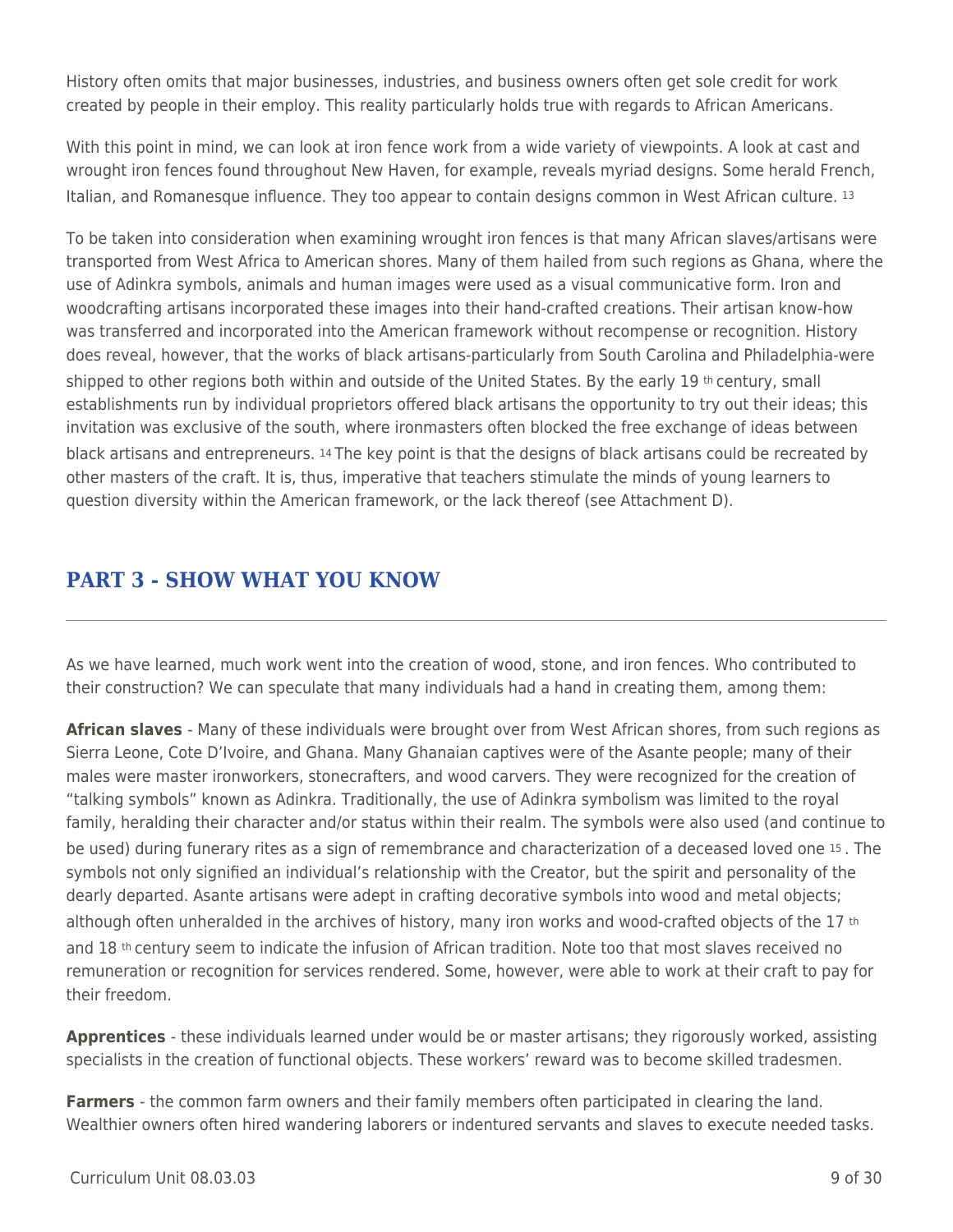**Indentured servants** - They aided in clearing the land, cutting down and sawing timber and creating and creation of wood, stone, and iron fences. Unlike slaves, indentured servants were contracted oftentimes to forgive a debt without monetary compensation. They could work at their craft to eventually release themselves from their obligation.

Wandering laborers - these workers worked under contractual agreement for a set duration in return oftentimes for meager monetary compensation; the help of additional workers was particularly sought after during harvest time.

## **Ponder This - "Walking In Their Shoes" Brainstorming Activity**

Based on the above-noted information coupled with info acquired from Museum visits, and walking tours, students will consider the labor force used to create wood, stone, and metal fences. Students will imagine physical and psychological challenges faced by these individuals. Working in groups of four and using the Ponder This Questionnaire/Worksheet 2 (see Attachment B) as a framework, students will step into the shoes of the select fence maker. Responses will once again vary. Based on gathered Post discussing their viewpoints in small groups and subsequently sharing their conjectures with the entire class, the following information can be revealed.

Note that elements from Worksheets 1 and 2 (see Attachments A and B) will be used as an informational framework for the Journal Writing Activity.

The assessment process will take the form of a visual/written presentation. Students will create a journal insert and accompanying fence sample to demonstrate their understanding of unit subject matter. Our young historians will self-critique upon the completion of their unit project. A rubric is provided for student use (see Attachment C).

# **PROJECT 1 ACTIVITY - FENCE/GATE DESIGN**

Related Excursion: Visit to Yale Campus, Grove Street Cemetery, side streets along Dwight, Chapel, and Howe. With camera in hand, students will take snapshots of various ironwork fences. Children will zero in on fencework design within the outlying community as compared to wrought iron fence work designs on Yale campus created by Samuel Yellin.

## **Duration:**

Two 45 minute periods.

## **Task:**

Pretend you are a resident of New Haven during a specific century. You have been asked or hired to create a fence for a specified purpose. Sketch a sample of your fence design. Keep in mind the series of questions explored when we closely examined fences throughout our unit study. Use all of these elements to create your a sample portion of your three-dimensional fence/gate. Although your three-dimensional figure will reflect but a small part of our utilitarian object, your sketch will give us a truer picture of where it will be situated and how it will be used. Think about the challenges you face as you design your fence/gate (i.e., what type of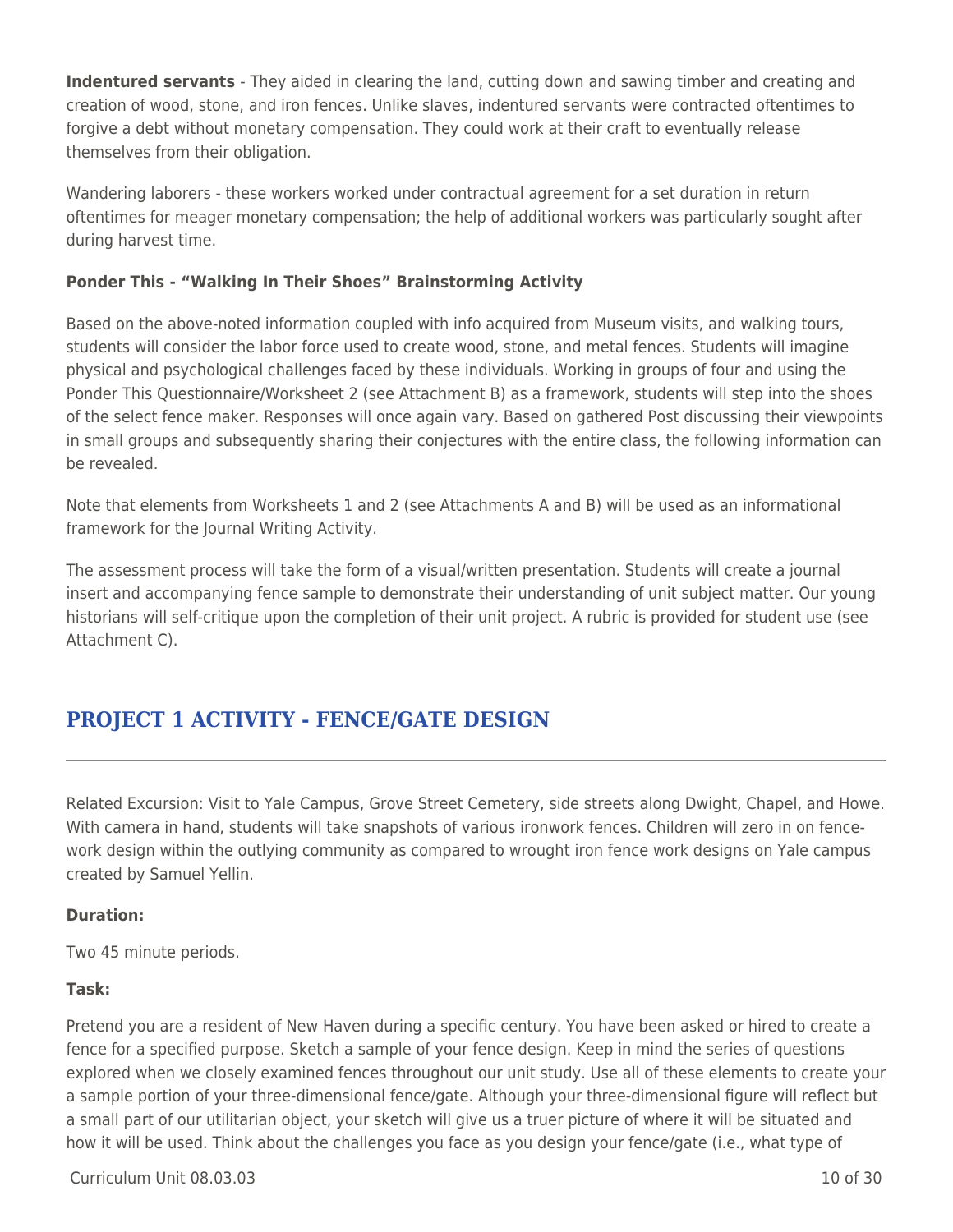material will you use to create it (wrought iron, wood, or stone) and why would you use? What type(s) of design will you use (i.e., simplistic, intricate, symbolic…)? What factors will impact the type of fence you create (cost, customer status, use…)? Through this activity, you will step into the shoes of the 19 th century farmer, blacksmith, woodcraftsman, or stone crafter.

## **Skills Focus:**

Creating symmetrical patterns, identifying line (i.e., horizontal, vertical, oblique), distinguishing size and color variations, utilizing (and for some youngsters strengthening) fine motor skills, comparing and contrasting, the use of logical thinking skills as it applies to layout and design.

## **Materials:**

Brown, red, white, black acrylic paint Krylon antique silver, black, and bronze metallic paint Paint brushes Plaster of paris Clay Plywood and/or Popsicle sticks Sketch paper 5" x 7" display board Charcoal pencils and kneaded erasers **Scissors** Newspaper Paper towels 9-ounce cups (2 per group of 4 students) Sample photo images of gates and stone, metal, and wood fences (photo images of New England stone walls/fences, pictorial images of wooden fences, fences by Samuel Yellin, Phillip Simmons, et al; set of 5-6 assorted images per group)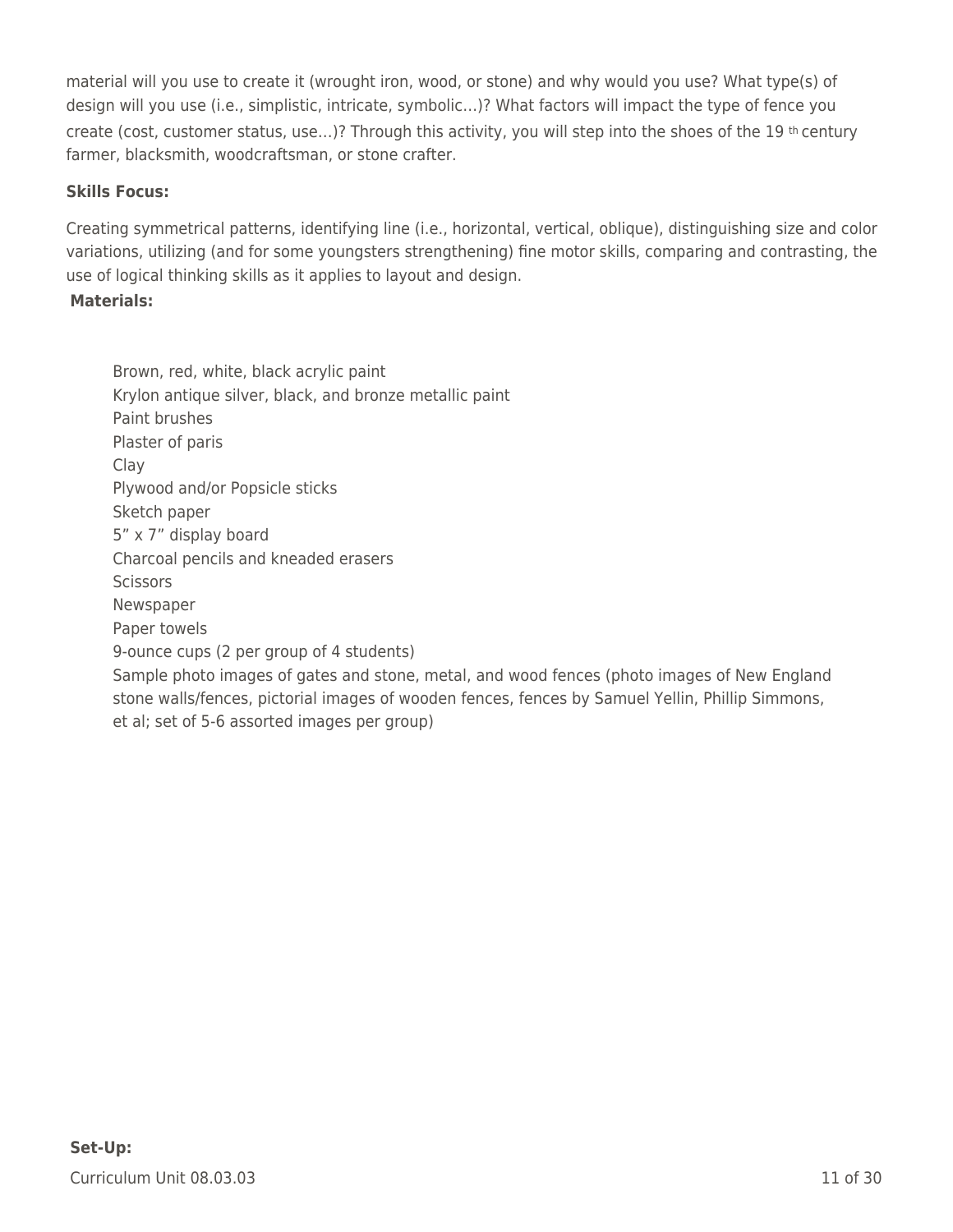This activity should be conducted in groups of four and can be used as a center-based activity. Student will use media that best suits their fence design (e.g., clay and acrylic paints will be used for stone walls and fences; wood media will be used for creation of wooden fences; metallic paints and clay will be used for metal fences).

#### **Procedure:**

Spread newspaper on tables.

Provide white construction paper on which children will sketch their fence design. (For those creating iron fences, encourage students to create symmetrical patterns). Allow students to be creative, urging them to keep in mind the purpose for creating the fence. Images can be created in horizontal or vertical patterns. The entire page should be completed. Have each student sketch the landscape for which the fence has been created.

Step 1.

Distribute white 6" x 8" drawing paper. Using #2 pencils have each student create the landscape for which his/her fence is being designed. Upon completion, set drawing to the side. Child should include his/her name neatly printed in the lower right hand corner of his/her finished drawing.

Step 2.

Distribute white 6" x 8" tracing paper. Again using # 2 pencils, create a fence/gate design. Encourage students to use symmetrical patterns. The created pattern should repeat itself at least three to four times on the page. Students should examine the width and length of used shapes and designs, ensuring that the entire page is utilized.

Step 3.

Cover tables with newspaper. Place 2 cups of water per table, along with 2 paint brushes per student. Provide each student with necessary art materials. Let their creative juices flow. Have students label their creations with their names. Set completed work aside and proceed with Activity 2 below.

Step 4.

After completion, aesthetically mount fence sample, scenic illustration, and writing on display. Showcase for the entire school community and visitors to experience.

# **PROJECT 2 ACTIVITY - HISTORICAL FICTION JOURNAL WRITING**

#### **Duration:**

Four 45 minute periods.

#### **Task:**

To write a journal insert highlighting your task in creating the fence, as outlined in Project Activity 1. Put yourself in the shoes of the craftsperson or artisan. Think about the challenges you may have faced in creating your fence as noted in your recorded responses on your Brainstorming Activity Worksheets #1 and #2. Discuss the type of material you used to create your fence, your occupation, how you felt as you created the structure, and more.

#### **Skills Focus:**

To create a memoir-like journal insert, descriptively highlighting the purpose and reasoning behind creating your fence. The reader should hear, feel, see, and overall experience your effort.

Curriculum Unit 08.03.03 12 of 30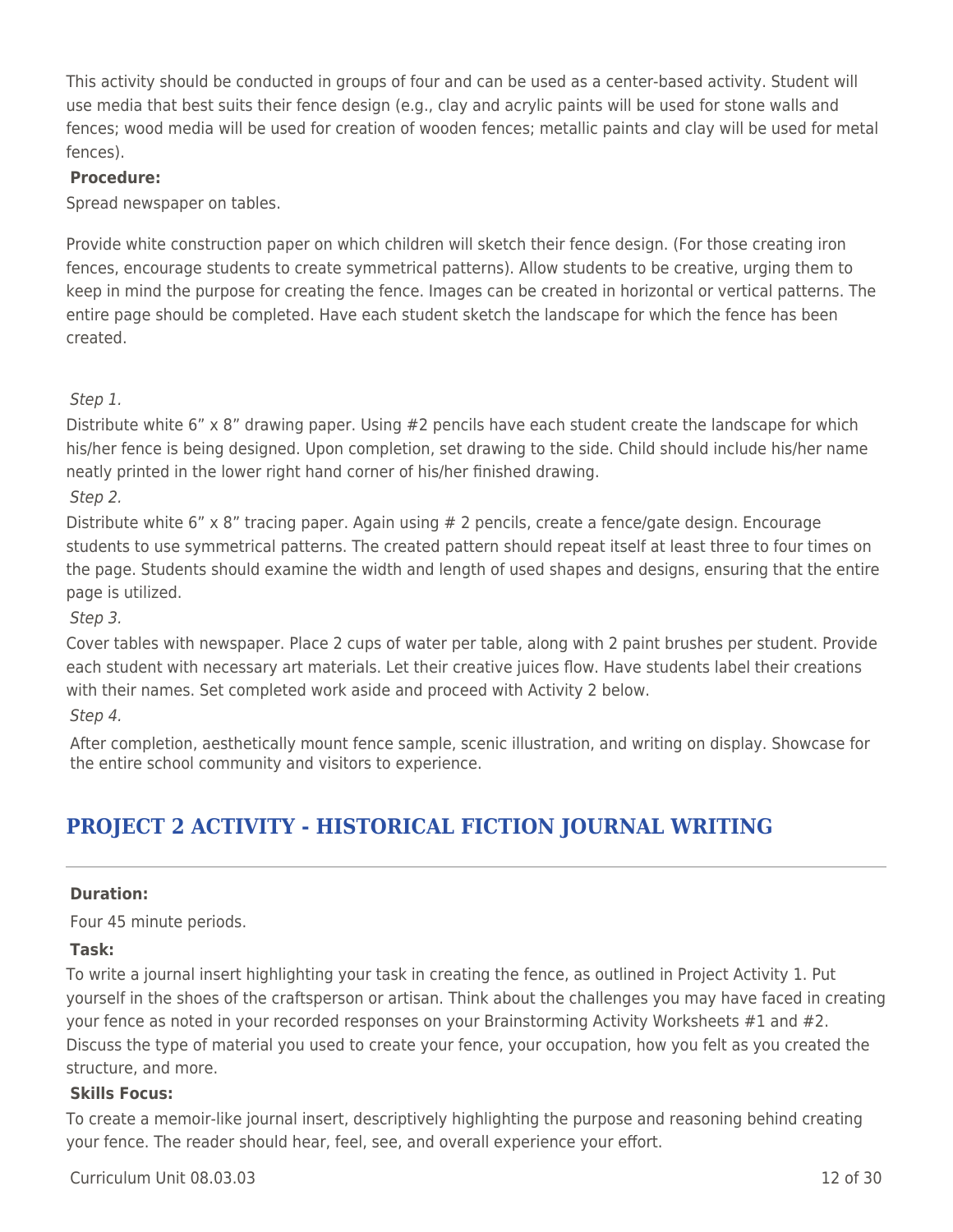#### **Materials:**

Lined loose leaf writing paper Pencils Classical music Timer Writing storyframe

#### **Set-Up:**

Using background information gathered from school excursions, Ponder This group brainstorming sessions, and select readings, students will create their journal inserts on an individual basis. Provide students with paper, pencils, and storyframe.

#### **Procedure:**

Set a relaxing atmosphere by playing classical or soft contemporary music

in the background. Set your timer for 45-minutes, informing students that they will have an opportunity to complete this work during another session if it is not completed within the 45-minute time frame. The first two sessions will be used to create and edit the journal insert. The third session will allow extended time for those students have not completed the written portion of their project and/or to mount completed work.

## **Culminating Activity:**

Hold an "Author's Tea" where students will read aloud and showcase their literary creations before an audience of invited parents and school visitors. (Showcasing of student work at community-based venues, i.e., the children's section of the Mitchell and Main Elm Street Branch Libraries, New Alliance Bank, and Board of Education headquarters at Gateway Center, will be scheduled.)

#### **Related Excursion:**

Visit to Yale Campus, Grove Street Cemetery, side streets along Dwight, Chapel, and Howe. With camera in hand, students will take snapshots of various ironwork fences. Children will zero in on fence-work design within the outlying community as compared to wrought iron fence work designs on Yale campus created by Samuel Yellin.

#### **Conclusion**

The New Haven colony underwent a major transformation between the 17 th through 20 th century. That transformation included a need for fences for myriad reasons and uses by diverse groups of people. By examining fences as material culture, we have obtained an up-close-and-personal view of New Haven history.

New transformations are taking place in 21 st century, as populations and economic conditions shift and new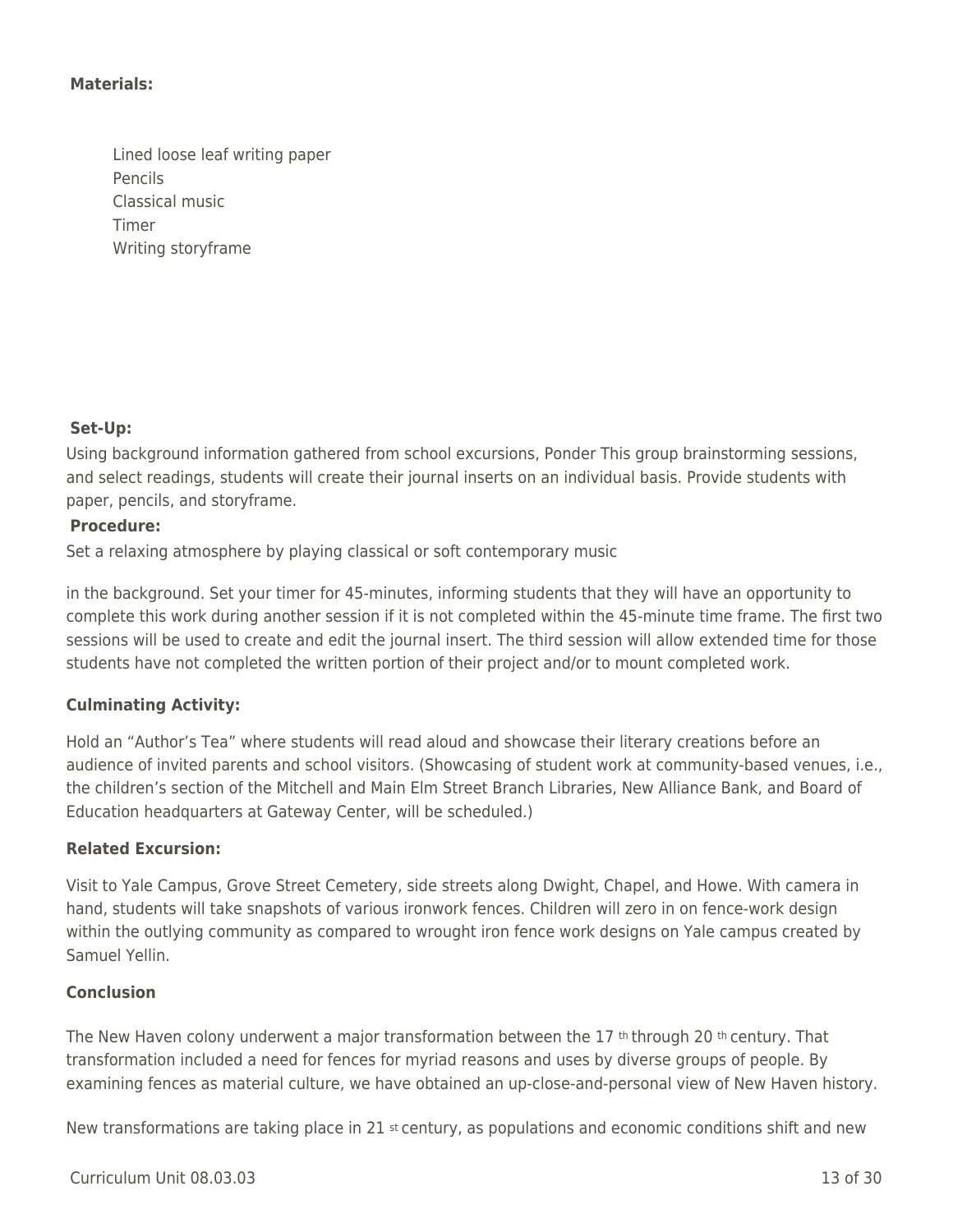New Haven communities develop. Centuries from now, others interested in knowing the history of our great city may use our research approach to evaluate **OUR** past. You-young researchers-may be the future historians and specialists to bring this study to the forefront through the use of fences as material culture!

## **Related Activity :**

Extend the unit study to encompass modern-day fences as they relate to the New Haven community. Have students brainstorm, record, and write about their observations, using the same activities and research format noted herein.

# **DAY TRIP TIME LINE**

## **Week 1**

## Day Trip Visual Research Photo Exercise

Students take a day trip to the New Haven Green. Visit the Center Church, Grove Street Cemetery, and Nine Square locales. With disposable cameras in hand, seek out and take photos of fences and gates in the vicinity. No preliminary info will be given. Children will brainstorm on purposes for which fences (and gates where applicable) would have been created, recording their findings on informational worksheet (Exhibit 1, Attachment A). They will zero in on the intricacy or simplicity of design, what the object is made of, condition of the functional object and whether the objects seems to modern, old, or refurbished.

## **Week 2**

Visit to the New Haven Museum & Historical Society. View New Haven Minutes of Meeting from 18 th and 19 th centuries, and look at sketches and documents that provide descriptive images of New Haven during said periods. Determine types of materials used to make fences information discoveries, deduce why fences were used during the period, who crafted some of the gates and fences, industries that existed during the time. Introduce the ironworks of Samuel Yellin and correlating data re: ironworks industry in East Haven. Also, find info on the Wooster Square community in New Haven. Students will record their findings, incorporating acquired information with previously obtained data.

#### **Week 3**

Take an hour-long walking tour of Wooster Square where we will seek out vintage gates and fences and collect additional photographic images regarding these specific functional items in the Wooster Square community. Students will subsequently visit to the Sterling Library to observe architectural layout and designs of New Haven landmarks, buildings, and architectural design of the New Haven community in the 18 th century. Students will additionally take a tour of Sterling and will be encouraged to find the works of Samuel Yellin within their surrounding. Urge students to closely examine the craftsmanship of the structures, comparing and contrasting them with ironwork fences experienced during previous excursions. (Permission to take photos within the library will be requested by the students to acclimate them to the protocol of working within a library environ.)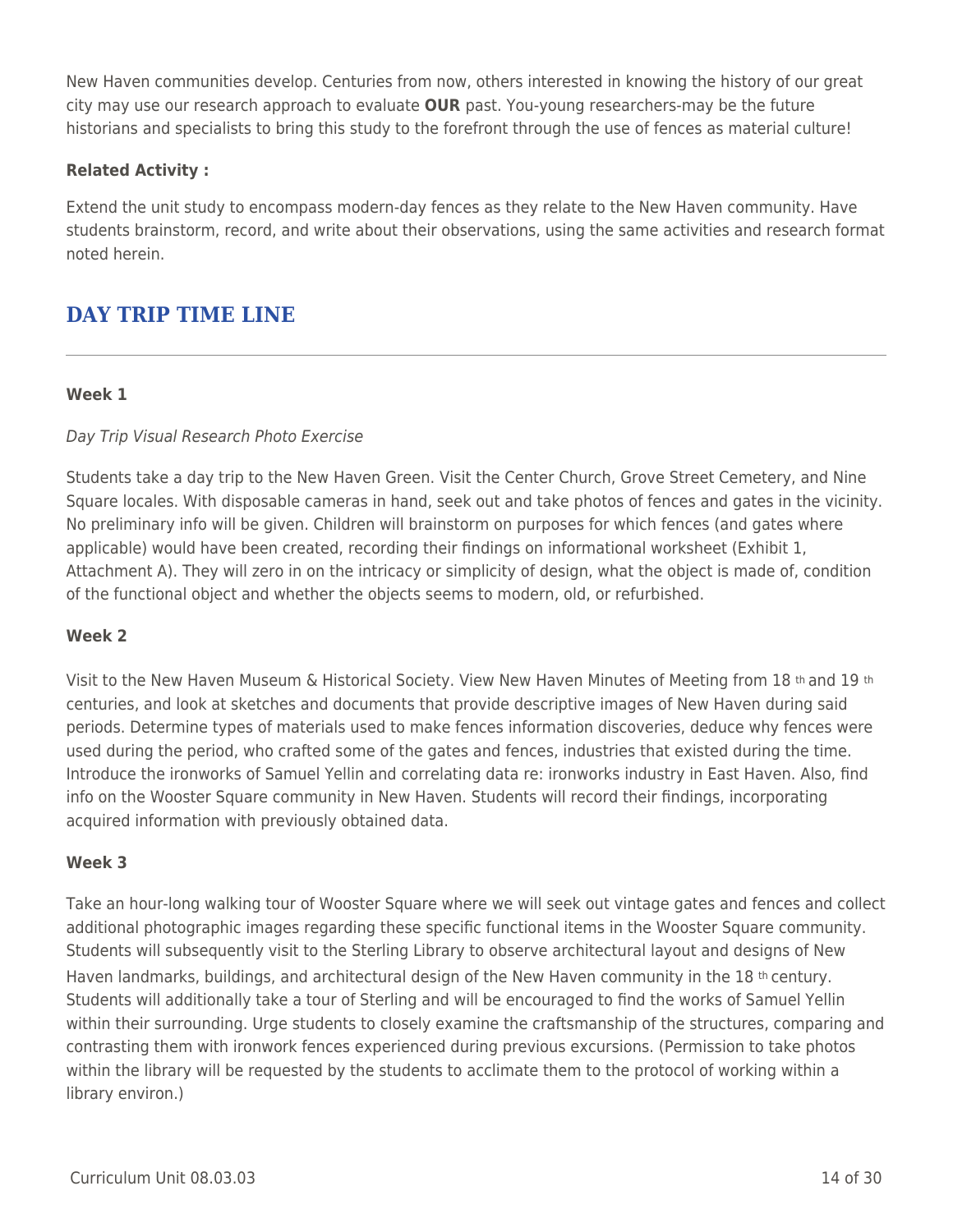#### **Weeks 4 and 5**

Using a follow-up journal writing activity framework and scoring rubric (Attachments B and C), students will create draft, rewrite, edit and complete an informational essay that highlights what they have learned about the New Haven community, and reveals their understanding of gates and fences as material culture.

#### **Weeks 6 and 7**

Working in conjunction with our in-house Art staff, students will create a three dimensional design for a fence or gate. They will determine the purpose for the functional object's creation, highlighting the community and people for whom it will be created. Pretending that they live in 19 th century New Haven and incorporating much of what they have learned about the period through our hands-on research initiative, students will create a journal insert to conceptualize aspects of the fence-making experience.

#### **Week 8**

As a culminating activity, students will present their work during a special parent interactive Author's Tea. Their journal writing piece accompanied by their fence creation will be showcased during this time. Students will meet with parents and guest visitors to explain all that went into completing their individual projects. Subsequent display in community-based venue will also take place.

## **Attachment A**

#### **PONDER THIS - A FOLLOW-UP BRAINSTORMING ACTIVITY**

#### **BREAKING DOWN FENCES - REVEALING THE PAST**

WORKSHEET #1

Team Member Names

 $\mathcal{L}_\text{max}$  , where  $\mathcal{L}_\text{max}$  and  $\mathcal{L}_\text{max}$  and  $\mathcal{L}_\text{max}$ 

 $\mathcal{L}_\mathcal{L}$  , where  $\mathcal{L}_\mathcal{L}$  , we have the set of the set of the set of the set of the set of the set of the set of the set of the set of the set of the set of the set of the set of the set of the set of the set  $\mathcal{L}_\text{max}$  , where  $\mathcal{L}_\text{max}$  and  $\mathcal{L}_\text{max}$  and  $\mathcal{L}_\text{max}$ 

(1) Why might wooden fences have been used during the early 17  $th$  century, when

European settlers first arrived to the New Haven colony?

- (2) Who may have benefited most from using wooden fences? Explain.
- (3) In view of the change in population between the mid-1700s to the early 1800s, stone

On a separate sheet of lined paper, collectively answer the following questions: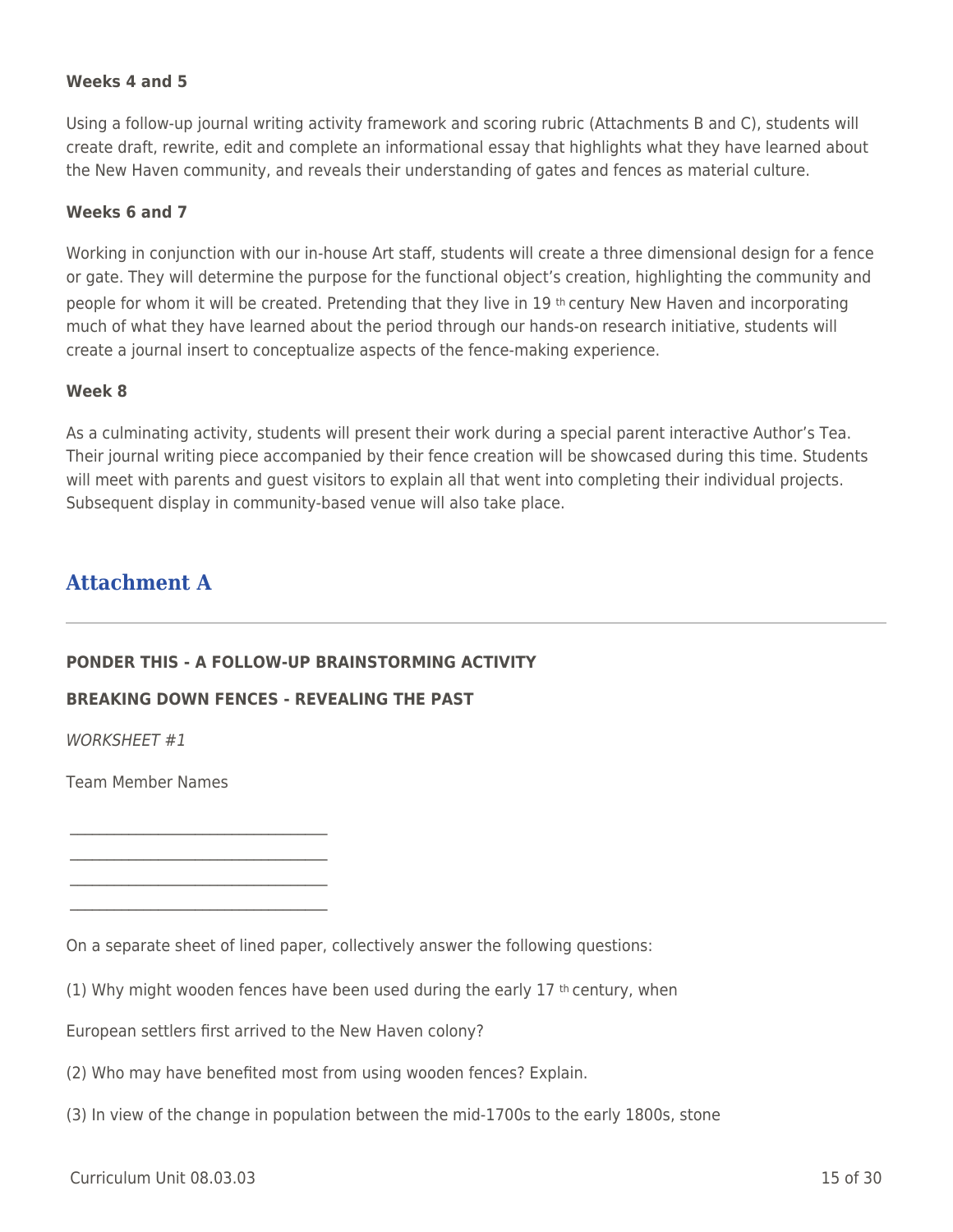fences became popular and widely used? Why might that have happened?

(4) Who may have benefited from the use of stone fences? Explain.

(5) By the early to mid 19 th century into the early 19 th century, wrought iron fences

became popular. Why might this trend have occurred?

(6) Who do you think benefited most from the use of wrought fences? Explain.

## **PONDER THIS - BRAINSTORMING SHEET FOR FOLLOW-UP JOURNAL WRITING ACTIVITY BREAKING DOWN FENCES - REVEALING THE PAST**

WORKSHEET #2

Team Member Names

(1) What were possible challenges faced by farmers, apprentices, and wandering

laborers in the creation of fences?

 $\mathcal{L}_\text{max}$  , where  $\mathcal{L}_\text{max}$  and  $\mathcal{L}_\text{max}$  and  $\mathcal{L}_\text{max}$ 

 $\mathcal{L}_\text{max}$  , where  $\mathcal{L}_\text{max}$  and  $\mathcal{L}_\text{max}$  and  $\mathcal{L}_\text{max}$ \_\_\_\_\_\_\_\_\_\_\_\_\_\_\_\_\_\_\_\_\_\_\_\_\_\_\_\_\_\_\_\_\_\_\_

(2) What advantages might farmers, apprentices and wandering laborers have as

opposed to indentured servants and African slaves? Explain.

(3) What were possible challenges faced by indentured servants and African slaves?

Were their challenges different? Similar? Explain.

(4) How did farmers, apprentices, and wandering laborers benefit from their

hard work?

(5) Did indentured servants and slaves benefit from their labor? Explain.

(6) How did each of these groups of individuals contribute to their New Haven

community? Society overall? Explain.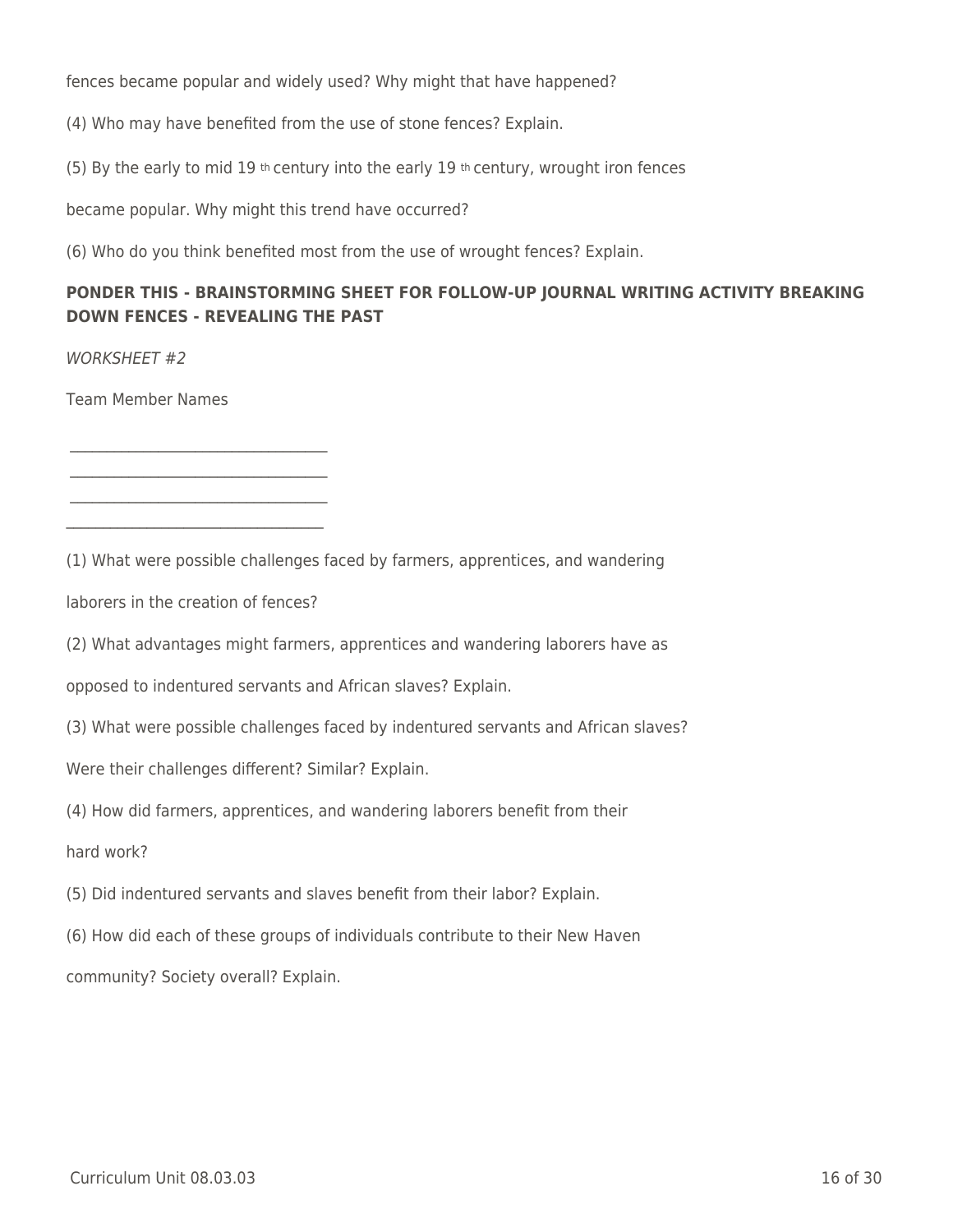# **Attachment B**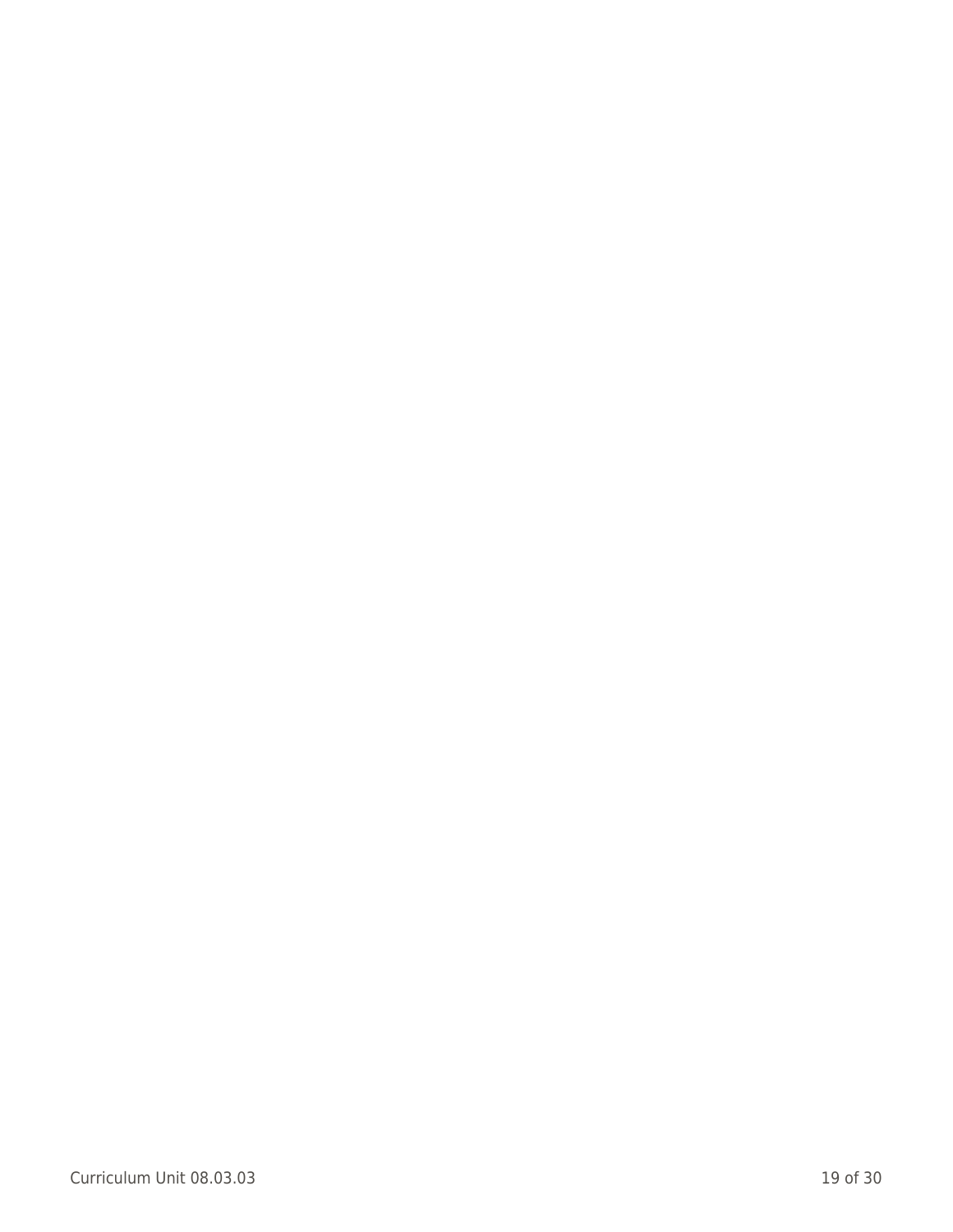#### FENCE DESIGN PROJECT WITH JOURNAL INSERT RUBRIC

Your BREAKING DOWN FENCES - REVEALING THE PAST UNIT PROJECT has been graded. Your scores in each area are circled and your final score is noted below.

|                       | 1               |                      | 3                 | 4                  |
|-----------------------|-----------------|----------------------|-------------------|--------------------|
| <b>Evidence</b> of    | No note-        | A little note-taking | Adequate note-    | Much note-taking   |
| Research              | taking or       | or research was      | taking and        | and research was   |
|                       | research was    | done during and      | research was      | done during and    |
|                       | done during     | post our designated  | done during and   | post our           |
|                       | and post our    | excursions.          | post our          | designated         |
|                       | designated      |                      | designated        | excursions.        |
|                       | excursions.     |                      | excursions.       |                    |
| Slætch &              | Your sketch     | Your sketch          | Your sketch       | Your sketch        |
| 3-D Fence/Gate        | contains only   | contains two         | contains three    | contains three to  |
| Creation              | one pattern     | simplistic patterns. | to four patterns  | four intricately   |
|                       | and is not      | and is somewhat      | and is clearly    | designed patterns. |
|                       | clearly shown.  | clear. Your sample.  | designed. Your    | Your sample        |
|                       | Your sample     | fence creation       | sample fence      | fence creation     |
|                       | fence creation  | somewhat             | creation          | elaborately        |
|                       | does not        | corresponds with     | generally         | conveys your       |
|                       | correspond      | your original        | corresponds       | original sketch.   |
|                       | with your       | sketch.              | with your         |                    |
|                       | original        |                      | original sketch.  |                    |
|                       | sketch.         |                      |                   |                    |
| <b>Journal Insert</b> | Your journal    | Your journal insert  | Your journal      | Your journal       |
| Accompaniment         | insert does not | has only a few       | insert includes   | insert contains    |
|                       | answer each-    | paragraphs           | paragraphs for    | paragraphs for     |
|                       | "Ponder This"   | responding to some   | each "Ponder      | each "Ponder       |
|                       | worksheet       | of the "Ponder       | This" worksheet   | This" worksheet    |
|                       | questions. It   | This" worksheet      | questions. You    | questions. You     |
|                       | does not        | questions. You       | responded with    | responded with     |
|                       | contain         | responded with       | some detailed     | impressive ly      |
|                       | detailed info   | minimal detailed     | information to    | written detailed   |
|                       | to support      | info to support your | support your-     | info to support    |
|                       | your fence      | fence creation.      | fence creation.   | your fence         |
|                       | creation.       |                      |                   | creation.          |
| <b>Effort</b>         | Your fence      | Your fence project   | Your fence        | Your fence         |
|                       | project and     | and complementary    | project and       | project and        |
|                       | comple me ntar  | journal insert       | complementary     | comple me ntary    |
|                       | v journal       | contain so me        | journal insert is | journal insert are |
|                       | insert are not  | spelling and/or      | neat and has no   | well thought out   |
|                       | your neatest    | grammar mistakes.    | spelling or       | and designed.      |
|                       | work. They      | They contain a       | grammar           | They have no       |
|                       | contain         | limited amount of    | mistakes. It      | spelling or        |
|                       | spelling        | information.         | contains          | grammar            |
|                       | and/or          |                      | adequate          | mistakes. They     |
|                       | grammatical     |                      | information.      | also contain a     |
|                       | mistakes, and   |                      |                   | wealth of          |
|                       | do not contain  |                      |                   | information.       |
|                       | enough          |                      |                   |                    |
|                       | information.    |                      |                   |                    |

 $15-16$  = Excellent  $13-14$  = Very Good  $10-12$  = Good 7-9 = Fair 6 and Under =  $Poor$ 

a de la provincia de la provincia de la provincia de la provincia de la provincia de la provincia de la provin<br>La provincia de la provincia de la provincia de la provincia de la provincia de la provincia de la provincia d

Teacher Comments: \_\_\_\_\_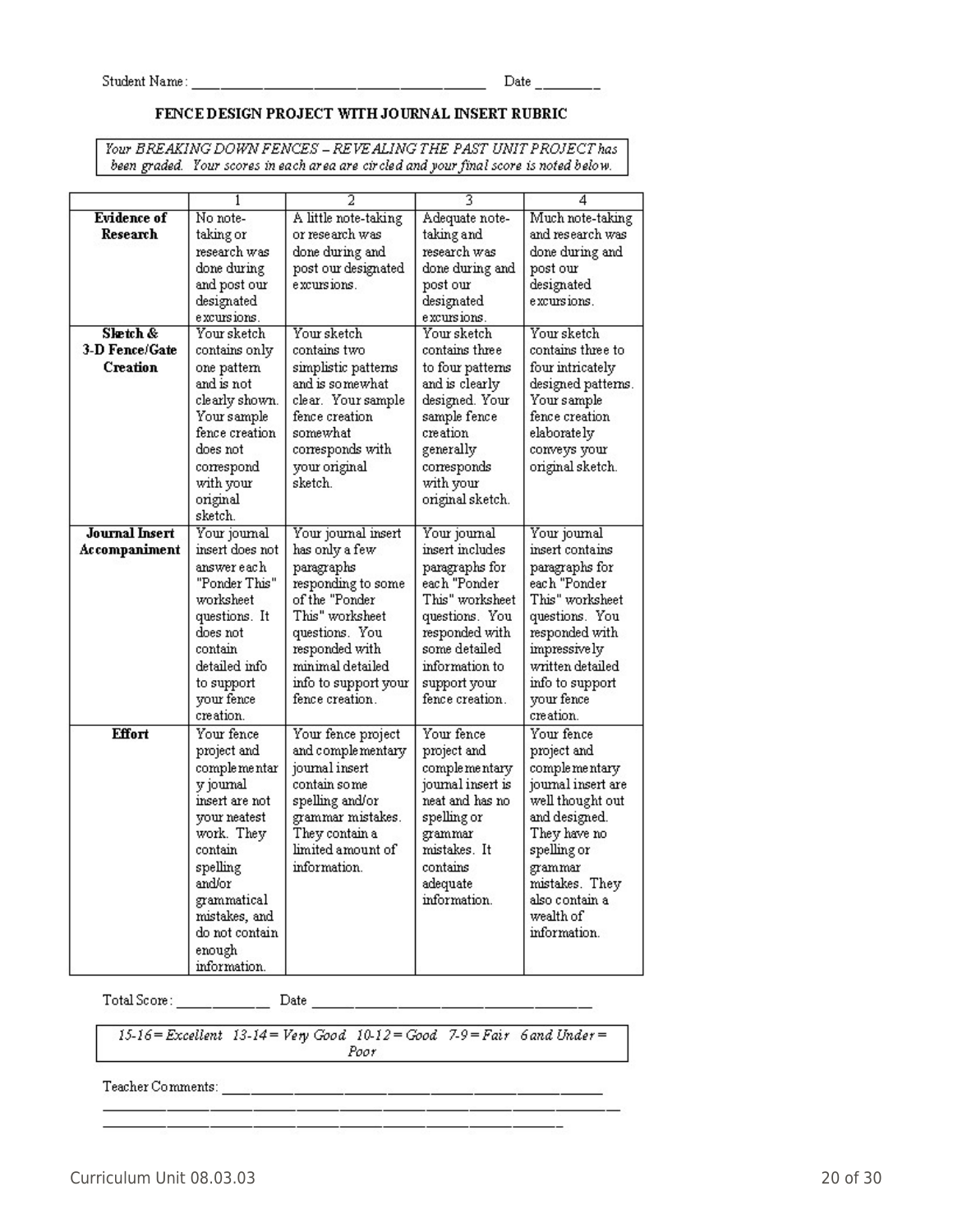# **Attachment C**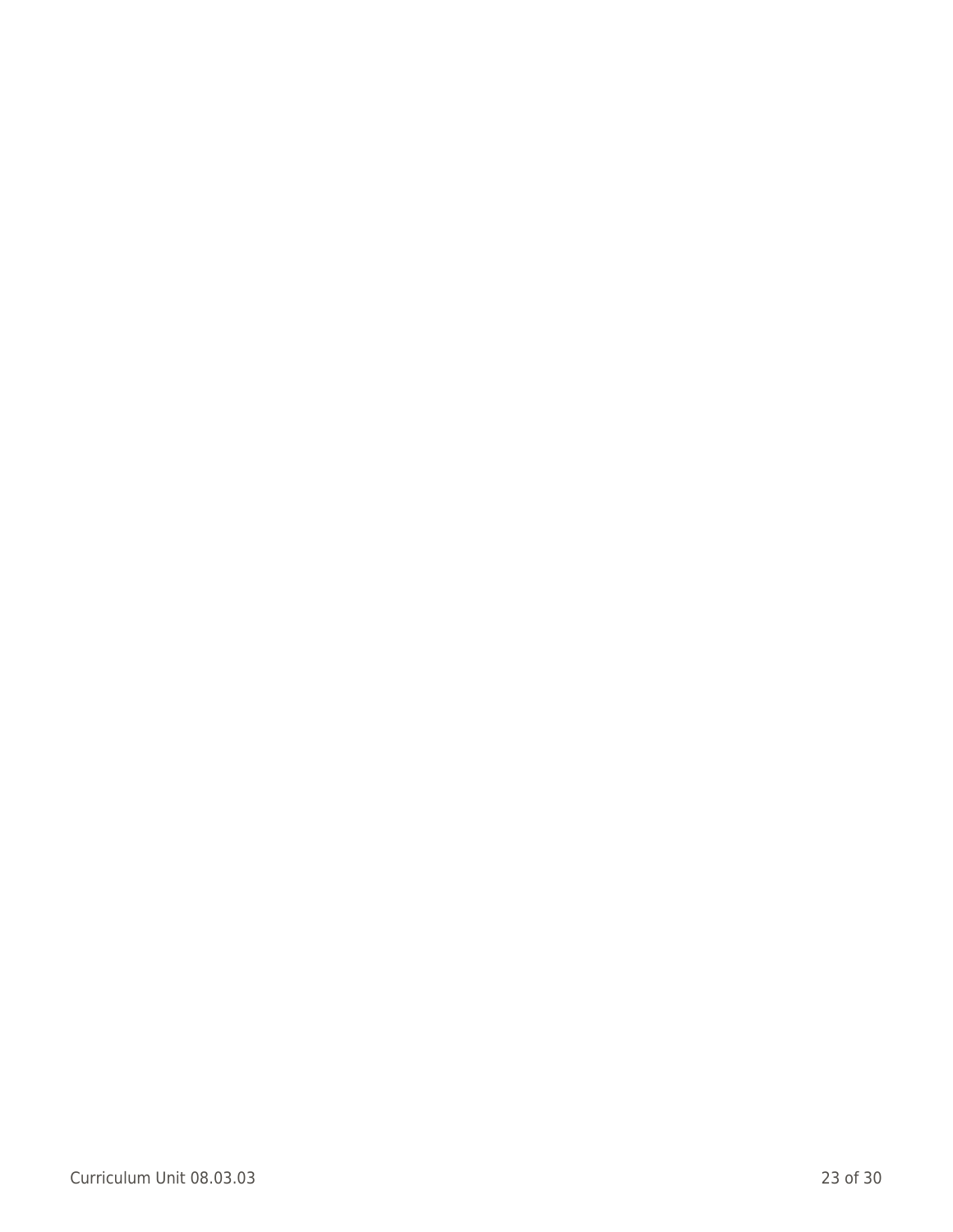#### **WORTH INVESTIGATING!**

Ironwork fences, gates, and grilles found throughout New Haven (and across many parts of the United States) reflect cultural diversity within the Eurocentric realm. Although not readily heralded in the archives of American History, many wrought and cast iron designs found in metal fences too convey craftsmanship indicative of West African origins. It is a subject worth investigating. Let's speculate!



This Adinkra symbol, called Dwinnemen, symbolizes humility. A similar pattern is often found in cast iron fences, gates, and door grilles, as pictured in the painted cast iron door grille to the right. What do you notice?



"Nyame Nnwu Na Mawu" meaning "God never dies!" is heralded via this Adinkra symbol. Compare it with the wrought iron railing design located on Crown Street. How are the designs similar?



Sankofa, an Adinkra symbol that means "one must examine the past in order to move forward," is a common figure found in wrought and cast iron fencing throughout the City of New Haven. Can you find a similar pattern in the pictured door grille?

Attachment D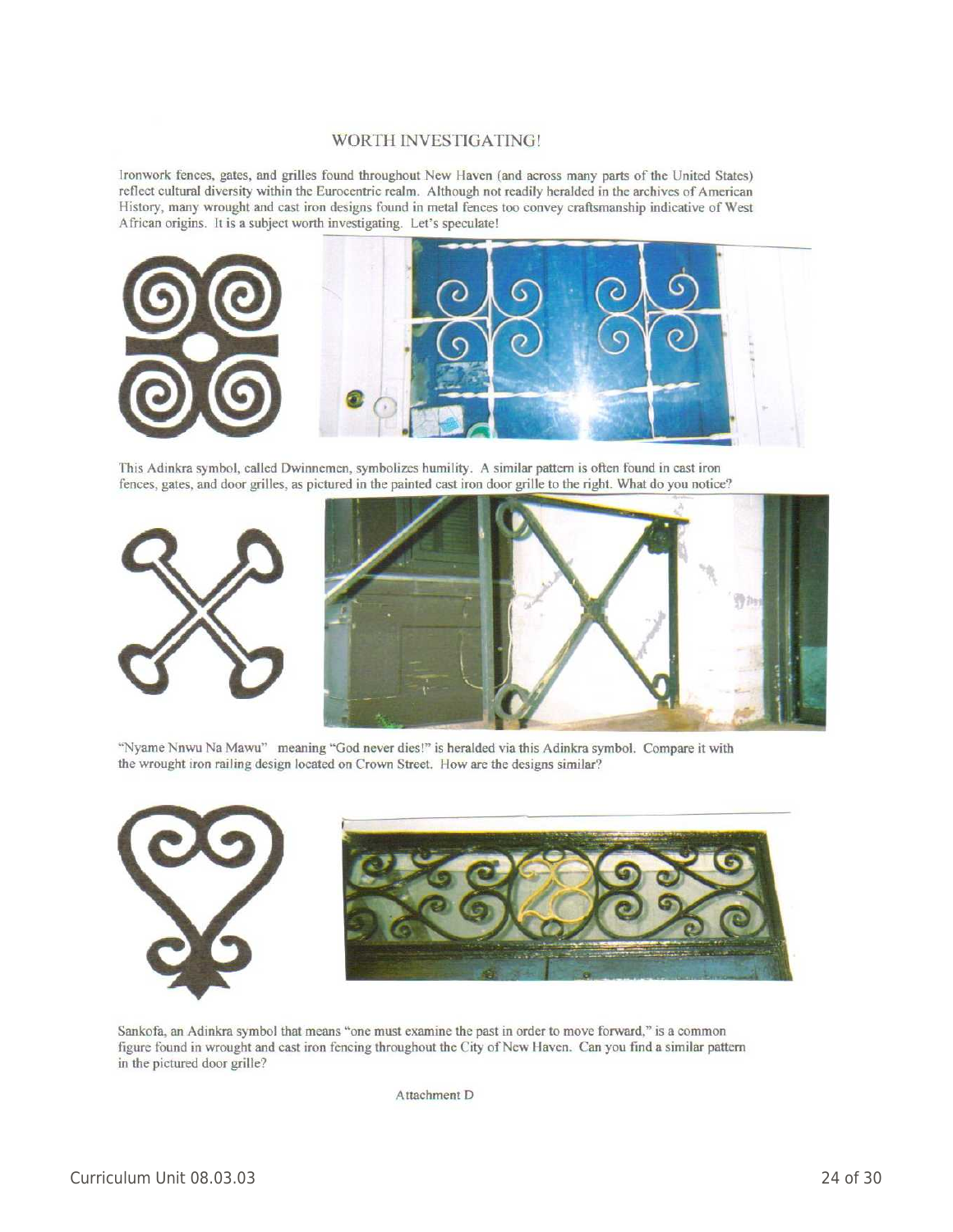## **Teacher Bibliographic Resources**

Agbo, Adolph H. Values of Adinkra Symbols. Ebony Designs and Publications, Kumasi, Ghana (1999) The invaluable resource presents myriad Adinkra symbols and their meaning; adages are included to help one grasp the depth of Adinkra symbolism.

Andrews, Jack. Samuel Yellin: Metalworker . SkipJack Press, Cincinnati, OH, October 1992. This vintage work takes a detailed look the ironwork masterpieces created by this artisan; includes speeches, correspondence, photo images and more.

Chidsey, Donald Victor. East Haven the Iron Works Village, ed. by Clifford Nitchke, East Haven Historical Society 1996 Ref 974.67. Contains info on New Haven's ironworks industry.

Clarke, Mary Stetson. Pioneer Iron Works . Illustrated by Joshua Tolford. [1st Ed.] Philadelphia, Chilton [1968] 80, [1] p. illus. 25 cm. Bibliography: p. [81]

Connecticut's Ames Iron Works: Family, Community, Nature, and Innovation in an Enterprise of the Early American Republic (review) Technology and Culture - Volume 42, Number 2, April 2001, pp. 349-350. Article on early American ironworks industry in New Haven, CT.

Cronon, William. Changes in the Land: Indians, Colonists, and the Ecology of New England . Hill and Wang, New York, NY, 1983. An invaluable resource providing an ecological history of Colonial New England.

Franklin, John Hope. From Slavery To Freedom . Vintage Books, New York, 1992. An in-depth look at African Heritage from preslavery to the 21 st century.

Gordon, Robert B. American Iron: 1607-1900 , Johns Hopkins University Press, Baltimore, MD (1996). Rich with photos and extensive data on all aspects of ironwork.

Greene, Claire Y. Keeper of the Gate: Designs in Wrought Iron by Philip Simons, Master Blacksmith . Philip Simmons Foundation, Inc., 1993. A handy resource for students Grades 3 and up, this book is a catalog of black and white photos of fences created by a legendary African American blacksmith.

Harris, Middleton A., The Black Book. Random House, New York, NY, 1976. Provides select photo images and support info re: ironwork fences created by African artisans.

Kagan, Myrna. Vision in the Sky: New Haven's Early Years, 1638 - 1783 . Linnet Books, Hamden, CT, 1989. An up-close look at the New Haven colony during its formative years.

\_\_\_\_\_\_\_\_\_\_\_. From Puritans to Yankees-New Haven's Growing Years 1783 - 1861 . Hillhouse Press, New Haven, CT, 2007. A continuance of the history of New Haven.

Levermore, Ph.D., Charles H., Ph.D., Republic of New Haven: A History of Municipal Evolution. Kennikat Press. Inc., Port Washington, NY, 1886. An up-close look at the New Haven colony and its evolution during the early years.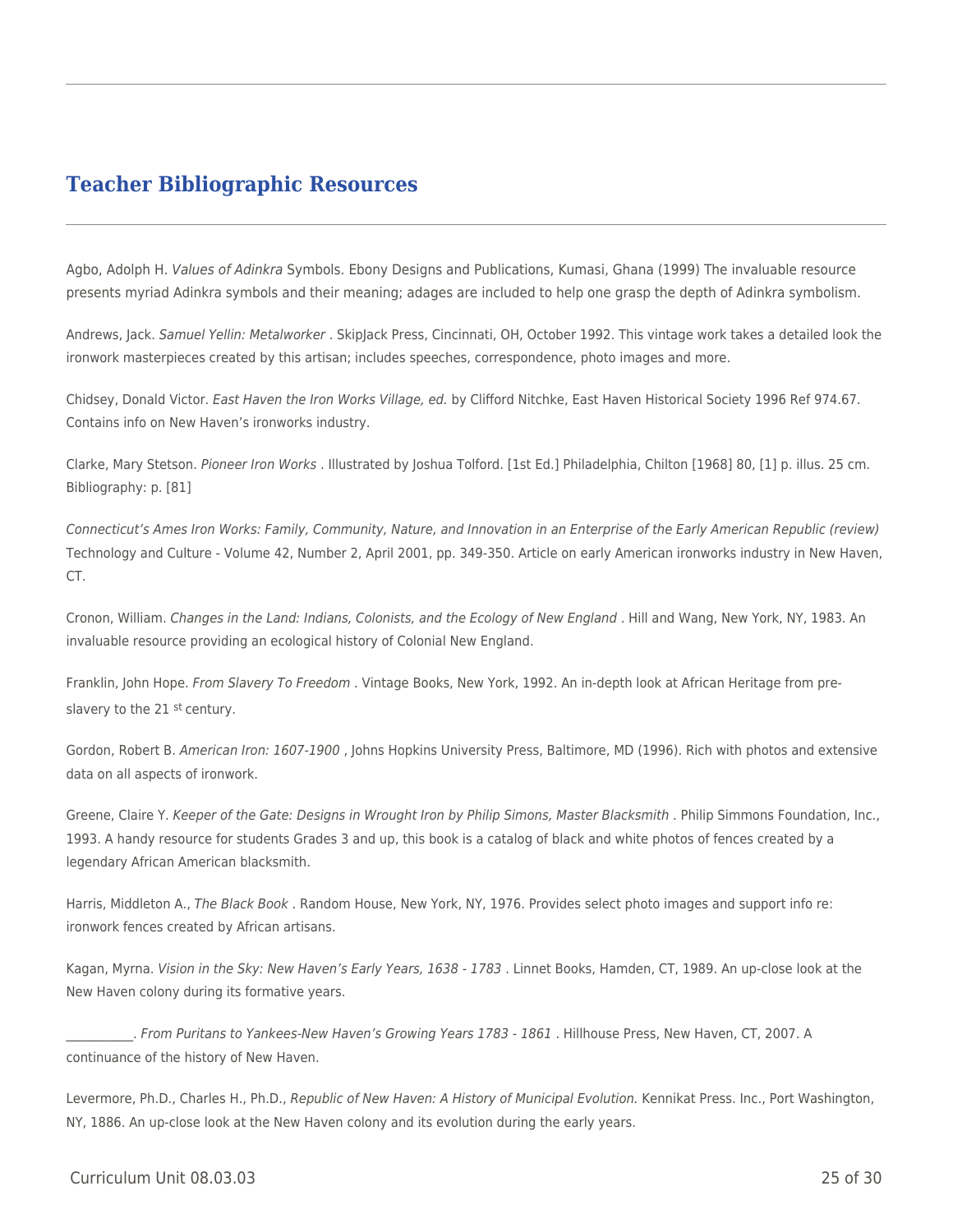Osterweis, Rollin G., Three Centuries of New Haven, 1638-1938, Yale University Press, New Haven, CT, 1953. This vintage work contains maps, background information re: the New Haven colony during noted eras.

Taylor, Robert Joseph. Colonial Connecticut: A History. KTO Press, New York (1979) Provides a wealth of background information on the formative years of the New Haven colony.

Sletcher, Michael. New Haven: From Puritanism to the Age of Terrorism . Arcadia Publishing, Charleston, SC, 2004. A historical look at New Haven spanning three centuries.

Thorson, Robert M. Stone by Stone , Walker & Company, New York, NY (2002). A pictorial history of stone fences in New England crammed with insight into their creation.

Vlach, John Michael. By the Work of their Hands: Studies in African American Folklife . This work provides background describing the evolution of Black material cultural clearly visible and often undocumented and found throughout the United States.

. The Afro-American Tradition in Decorative Arts. From basketry to woodcarving to blacksmithing and architecture, this eye-opening work sheds light on the contributions of blacks to material culture in America. A must-have reference item!

\_\_\_\_\_\_\_\_\_\_\_\_\_\_\_\_. Charleston Blacksmith: The Work of Philip Simmons . The University of Georgia Press, Athens, GA (1981): The University of South Carolina Press, Columbia, SC (reprinted, 1992 and 1997). This book serves as a bibliographic resource regarding a South Carolinian blacksmith whose ironwork is evident in the South and replicated in other states in America.

Woodward, Sarah Day. Early New Haven . Edward P. Judd Company, New Haven (1929). A memoir recollection of events as experienced through the eyes of Horace Day, father of the author. "In memory of the Old Guard" this work begins. Among its members were Messrs. Thomas Trowbridge, Henry Blake, Captain Nathan Beers, and more. This work, retold by Sarah, paints a vivid picture of life in the early history of the New Haven colony. An enlightening read.

## **Student Bibliographic Resources**

Thorson, Kristine, Thorson, Robert M., and Moore, Gustave. Stone Wall Secrets. Good realistic fiction resource; examines stone walls via geology, history, art, and geography.

Lyons, Mary E. Catching the Fire: Philip Simons, Blacksmith. Houghton Mifflin Publishers, New York, September 1997.

## **Website Resources**

A History of East Haven, CT. http://www.rootsweb.ancestry.com/~ctceasth/history.html Background information of landmarks and map information re: East Haven as a New Haven suburb during the 17<sup>th</sup> through 19<sup>th</sup> centuries.

A History of the Grove Street, Grove Street Cemetary. http://www.grovestreetcemetery. org/history\_of\_grove\_street\_cemetery.htm Provides background information re: this New Haven landmark.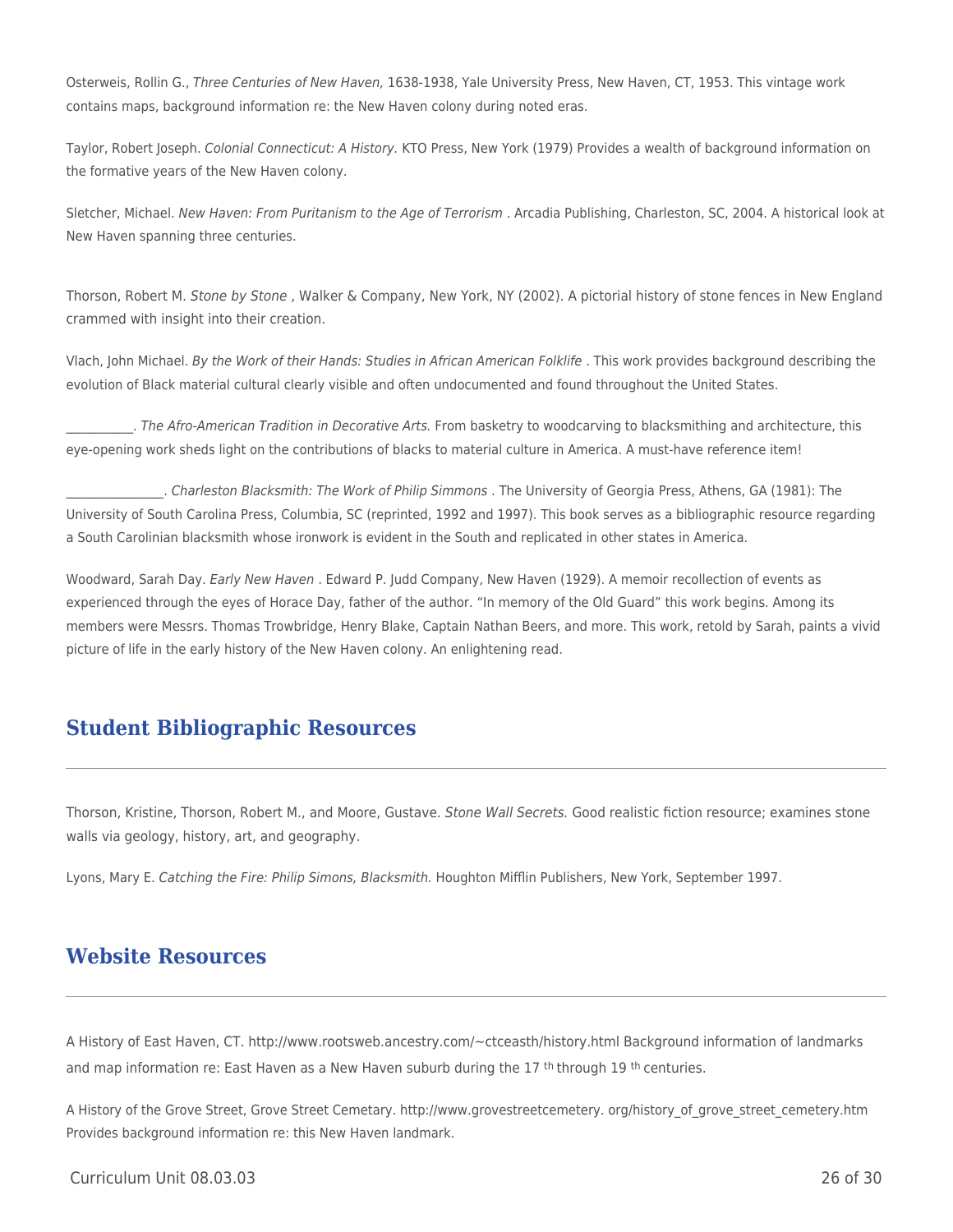The Nine Squares of Ancient New Haven (1641 Brockett Map) http://www.rootsweb. ancestry.com/~genepool/nhmap.htm Nine squares map, showing 17<sup>th</sup> century boundaries of New Haven district.

Citizens All: African Americans in Connecticut/Introduction into Connecticut Stories. http://www.yale.edu/glc/citizens/stories/module1/intro.html An invaluable audio-visual Gilder-Lehman website that provides background information in the original New Haven Connecticut colony.

West African Wisdom: Adinkra Symbols & Meanings With Corresponding Index.

http://www.welltempered.net/adinkra/htmls/adinkra/epa.htm Adinkra design website from which Adinkra symbols can be downloaded. Adinkra symbols can be accessed and used free of charge for educational purposes and non-profit use. Twi definitions for each symbol and English translations are provided.

Philip Simmons. http://www.usca.edu/aasc/simmons.htm. Brief bio on this honored African American ironwork master.

Events That Influenced Some of the First Planters to New Haven to Remove from Their Native Land to New England. http://www.quinnipiac.edu/other/abl/etext/colony/ chapter2.html Background information on the reasons why British settlers left their original homeland to settle within New England shores.

Smithsonian Archives of American Art. . http://www.aaa.si.edu/collections/oralhistories/ transcripts /simmon01.htm This interview session (part of the Nannette L. Laitman Documentation Project for Craft and Decorative Arts in America, conducted on April 4 and 5, 2001 by Mary Douglas with wrought iron master Philip Simmons) relives the evolution of wrought iron blacksmithing as seen through the eyes and experience of this adept craftsman.

One Hundred Years of Change in East Haven. http://www.townofeasthaven.com/ ehhschange.html Earliest known photo of East Haven Iron Works Company along with other snapshots of 18<sup>th</sup> and 19<sup>th</sup> century East Haven.

New England Stone Walls. http://www.stonewalljack.com/photos14.htm Photos of stone fences around New England by photographer Jack McConnell. Enclosed cows image is particularly impressive. Captions provide invaluable info **.**

The Stone Wall Initiative. http://stonewall.uconn.edu/ Coordinated by stone wall expert and UCONN Professor Robert Thorson, this site rovides background info on the use of stone walls in New England. This site promotes the conservation, preservation, and study of stone walls in the region. Offers contact info to reach experts in the field.

Samuel Yellin.Com Historical Website. http://www.samuelyellin.com/history/ pictures/index.html This site contains invaluable images of ironwork master Samuel Yellin and his extraordinary staff, among them his draftsmen laying the foundation for Yale's Harkness Memorial Gates. Note too that most of his Philadelphia workforce were of European extraction, however, a small number of African Americans were among his employees. All photos are downloadable for classroom use. Additional info is accessible by contacting infosamuelyellin.com or Samuel Yellin Metalworkers Co., 721 Moore Avenue, Bryn Mawr, PA 19010-2208, Phone: 610 527 2334, Fax: 610 527 2412.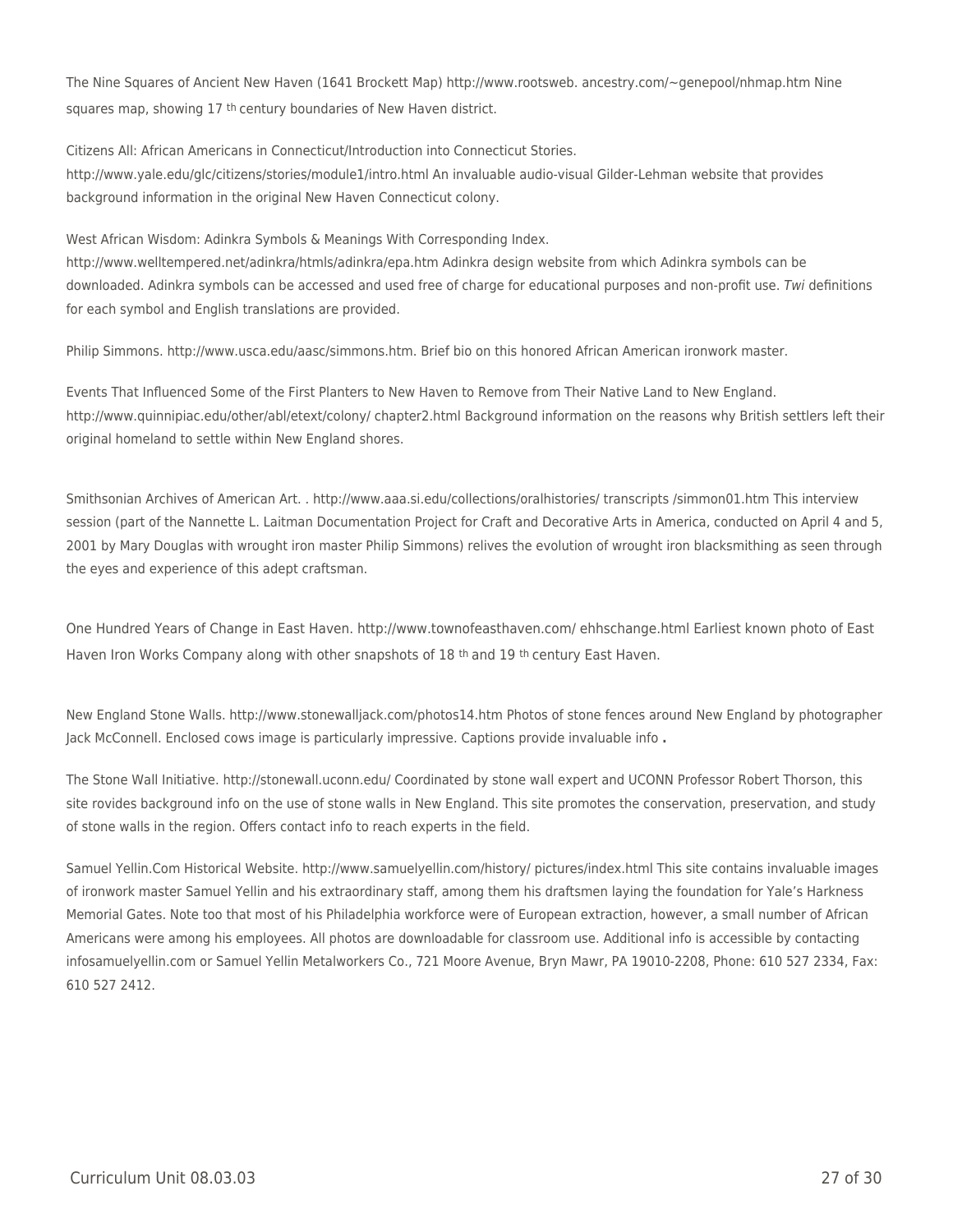## **School Excursions**

Center Church Crypt 250 Temple Street New Haven, CT 06511 203-787-0121

The New Haven Museum & Historical Society 114 Whitney Avenue New Haven, CT 06510 203-562-4183

The Yale Art Gallery 1111Chapel Street at York Street New Haven, CT 06510 203-432-0600

Yale Center of British Arts 1080 Chapel Street New Haven, CT 06520-8280 203-432-2858 (2 weeks advanced notification required)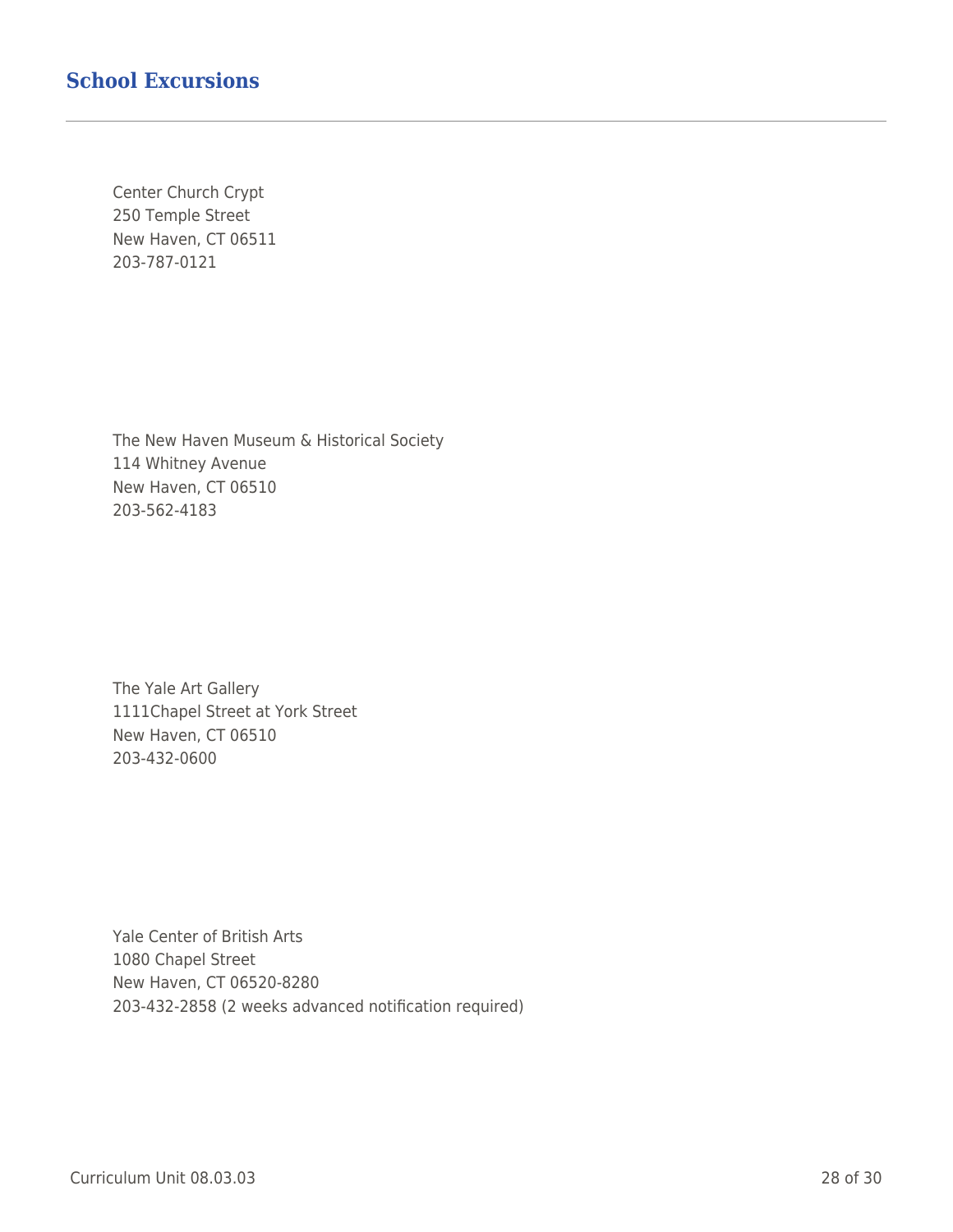The Yale Sterling Memorial Library 130 Wall Street New Haven, CT 06520-8240 203-432-2798

## **Notes**

- 1. Cronon, William. "Seasons of Want and Plenty" in Changes In The Land , Page 38.
- 2. Kagan, Myrna. Vision in the Sky: New Haven's Early Years, 1638 1783

3. Cronon, William. "Taking The Forest" in Changes in the Land: Indians, Colonies, and the Ecology of New England , Pages 108-126

4. Van Deusen, Albert E. "Social, Economic, and Religious Patterns in the Eighteenth Century" in Connecticut: A Fully Illustrated History of the State from the Seventeenth Century to the Present , Pages 105-116

5. Cronon, William. "Taking the Forest" in Changes in the Land: Indians, Colonists, and the Ecology of New England . Pages 119-120

6. Thorson, Robert M. Stone by Stone

7. Osterweis, Rollin G. "New Haven: 1800-1861" in Three Centuries of New Haven: The Tercentenary History, Pages 191-221.

8. Van Deusen, Albert E. "Trade, Transportation, and Industry" in Connecticut: A Fully Illustrated History of the State from the Seventeenth Century to the Present, Pages 315-336.

9. Gordon, Robert B. "The Rise of American Iron: 1720-1860" in American Iron, 1607-1900, Pages 55 - 89 10. Osterweis, Rollin G. "Civic Improvements" in Three Centuries of New Haven: A Tercentenary History , Pages 390-400

11. Beeby, Thomas H., et al. Samuel Yellin: Metalwork at Yale

12. Myers, Eben. "The Shop" in Samuel Yellin.Com - The On-Line Home of Samuel Yellin Metalworkers Co. (2008), http://www.samuelyellin.com>

- 13. "Blacksmithing" in The Afro-American Tradition in Decorative Arts , Pages 108-121
- 14. Gordon, Robert B. American Iron : 1607-1900, Pages 2-3, 118
- 15. Agbo, Adolph H., Values of Adinkra Symbols , Pages 1-5